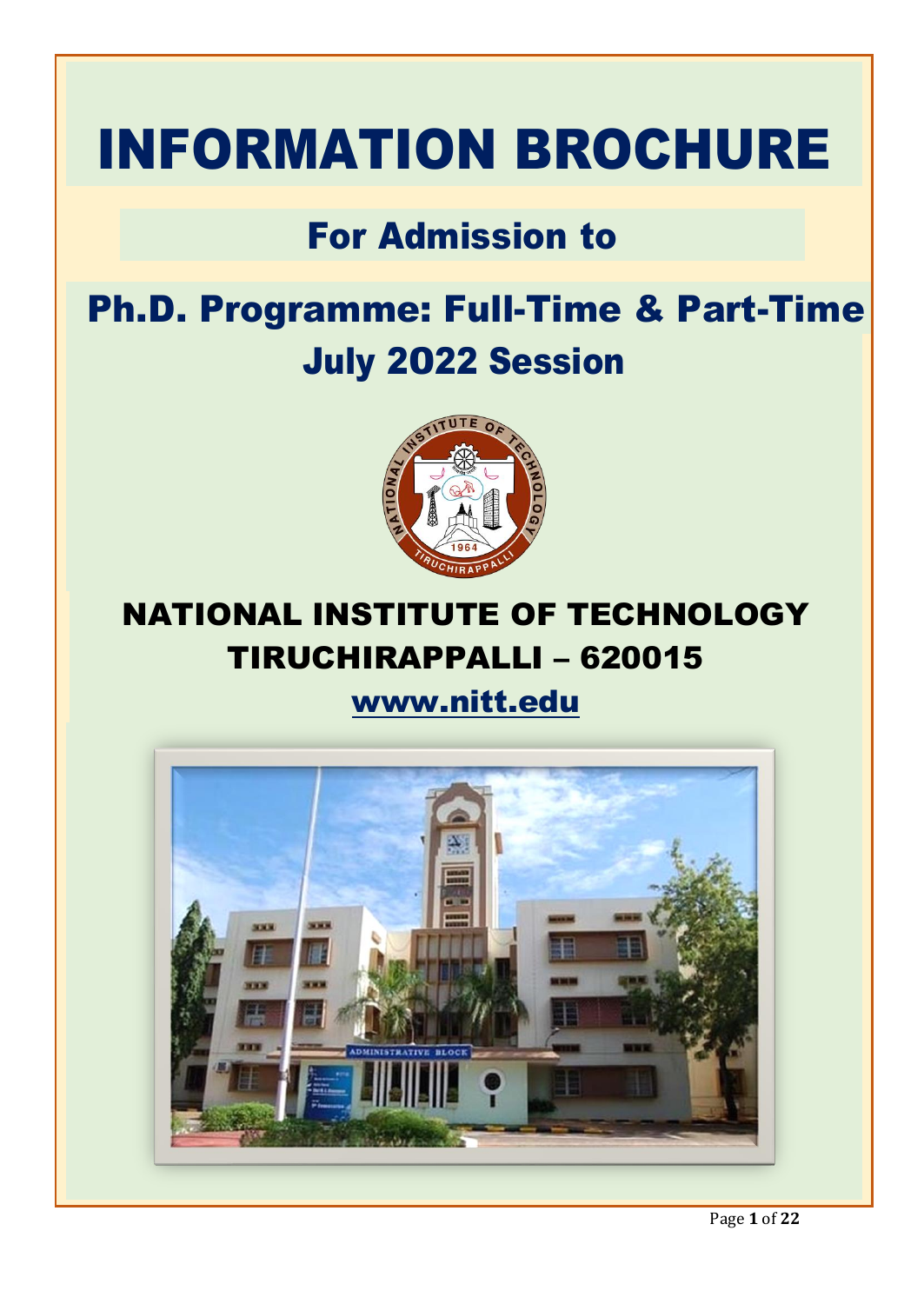| S.No.        | <b>Particulars</b>                                 | Page No. |
|--------------|----------------------------------------------------|----------|
| 1            | <b>Important Information</b>                       | 3        |
| $\mathbf{2}$ | <b>Important Dates</b>                             | 6        |
| 3            | Ph. D. Categories, Description, Requirements,      | 6        |
|              | <b>Admission Process</b>                           |          |
| 4            | <b>Additional Eligibility Criteria for Various</b> | 11       |
|              | <b>Departments</b>                                 |          |
| 5            | <b>Selection Procedure</b>                         | 14       |
| 6            | <b>Miscellaneous Information</b>                   | 14       |
| 7            | <b>Course Work</b>                                 | 15       |
|              | <b>HOW TO APPLY</b>                                | 15       |
|              | <b>ANNEXURE - AREAS OF SPECIALIZATION</b>          | 17       |
|              | <b>FORM FOR SPONSORSHIPS FOR PART-TIME</b>         | 20       |
|              | <b>APPLICANTS</b>                                  |          |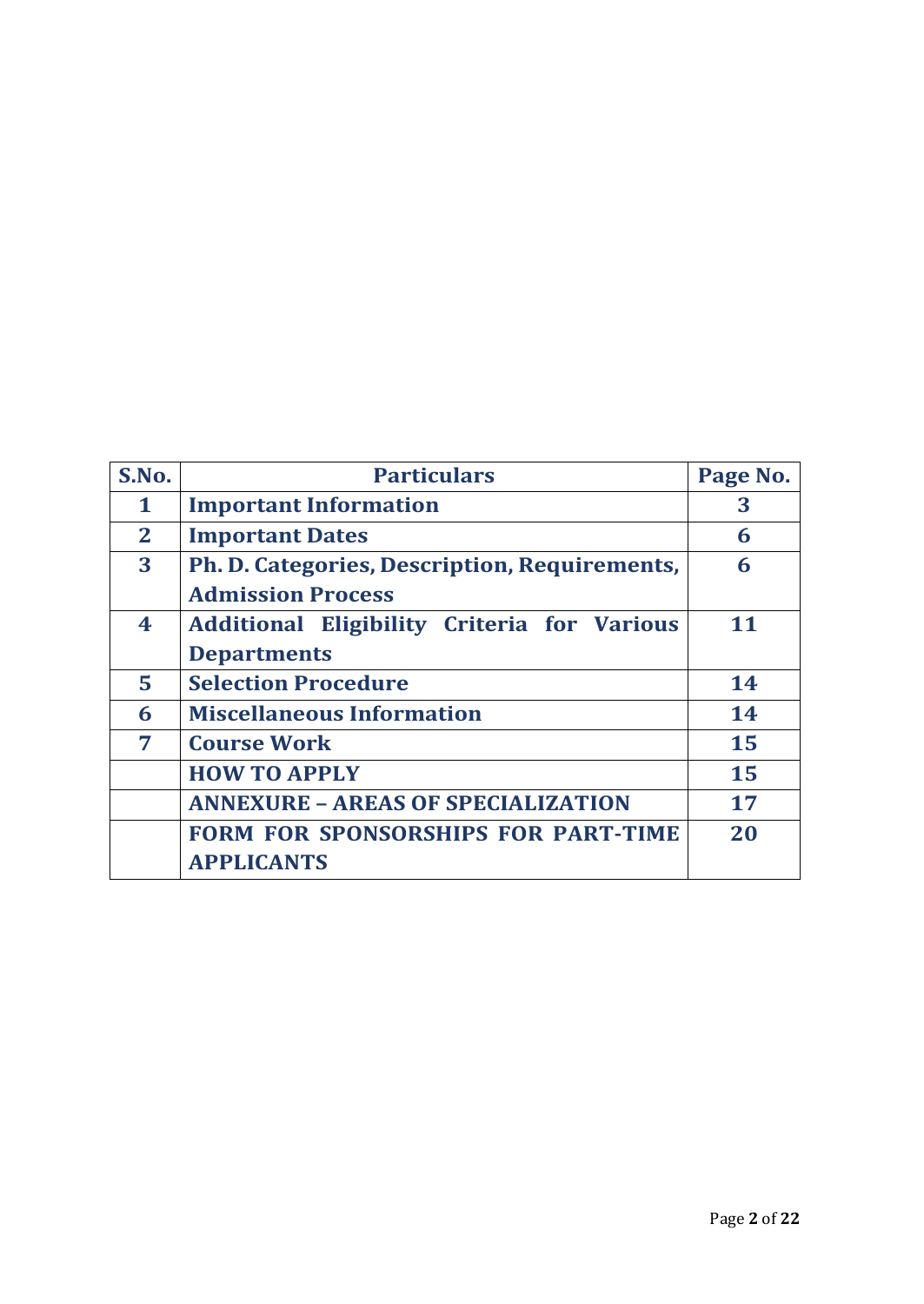#### **1. IMPORTANT INFORMATION**

Applications are invited for admission to the Ph.D. Programme in the following 5 categories:

- **(a) Full-Time:**
	- **( i )**Half-time Teaching/Research Assistantship (HTRA) **(ii)** Externally Funded, and **(iii)** Non-Stipendiary and
- **(b) Part-Time:** In-Service
	- **( i )** Internal and **(ii)** External

for the session starting July 2022 in the disciplines of Engineering & Architecture, Sciences (Mathematics, Physics and Chemistry), Computer Applications, Management, and Humanities & Social Sciences.

Admission to the applicants in the reserved category will be done as per the notification of the Government of India.

Applicants must apply through online portal <https://admission.nitt.edu/phdjul22/> only.

**Applicants are advised to read this Information Brochure carefully before applying online. Educational qualifications (basic eligibility criteria) and general instructions are as follows:**

- 1. **LATERAL(REGULAR) APPLICANTS:** Applicants with masters' degree (including those currently in their final semester and expecting degree to be awarded in 2022) (i) OC/GEN-EWS/OBC-NCL category applicants must possess 60% or above aggregate marks (equivalently, CGPA at least 6.5/10), and (ii) SC/ST/PwD category applicants must possess 55% aggregate or above aggregate marks (equivalently, CGPA at least 6.0/10.0), in both UG and PG degrees for admission to the Ph.D. program. In addition, a qualified GATE or an equivalent National level test, score, obtained in the last 5 years from the closing date of application form, is mandatory. These applicants are eligible for all 5 categories of Full-Time and Part-Time Ph.D. program. However, GATE/equivalent score is not mandatory for applicants from Industry/organization with R&D facility for admission into Part-Time External (Industry/organization with R&D facility) category. For more details please see section 3.8, page 10 of this document.
- 2. **DIRECT APPLICANTS:** Applicants currently in their final semester of their B.E./B.Tech. (2018-2022 batch) /B.Arch. (2017-2022 batch) degree programme, and are expected to get their bachelors' degrees awarded in 2022 (i) OC/GEN-EWS/OBC-NCL category applicants must possess 80% or above aggregate marks (equivalently, CGPA at least 8.5/10), and (ii) SC/ST/PwD category applicants must possess 75% aggregate or above aggregate marks (equivalently, CGPA at least 8.0/10.0), in UG degrees for admission to the Ph.D. program (all exams cleared in first attempt without any arrears / backlogs). In addition, a qualified GATE or an equivalent National level test, score is mandatory. These applicants are eligible for Full-Time HTRA category in the Architecture and Engineering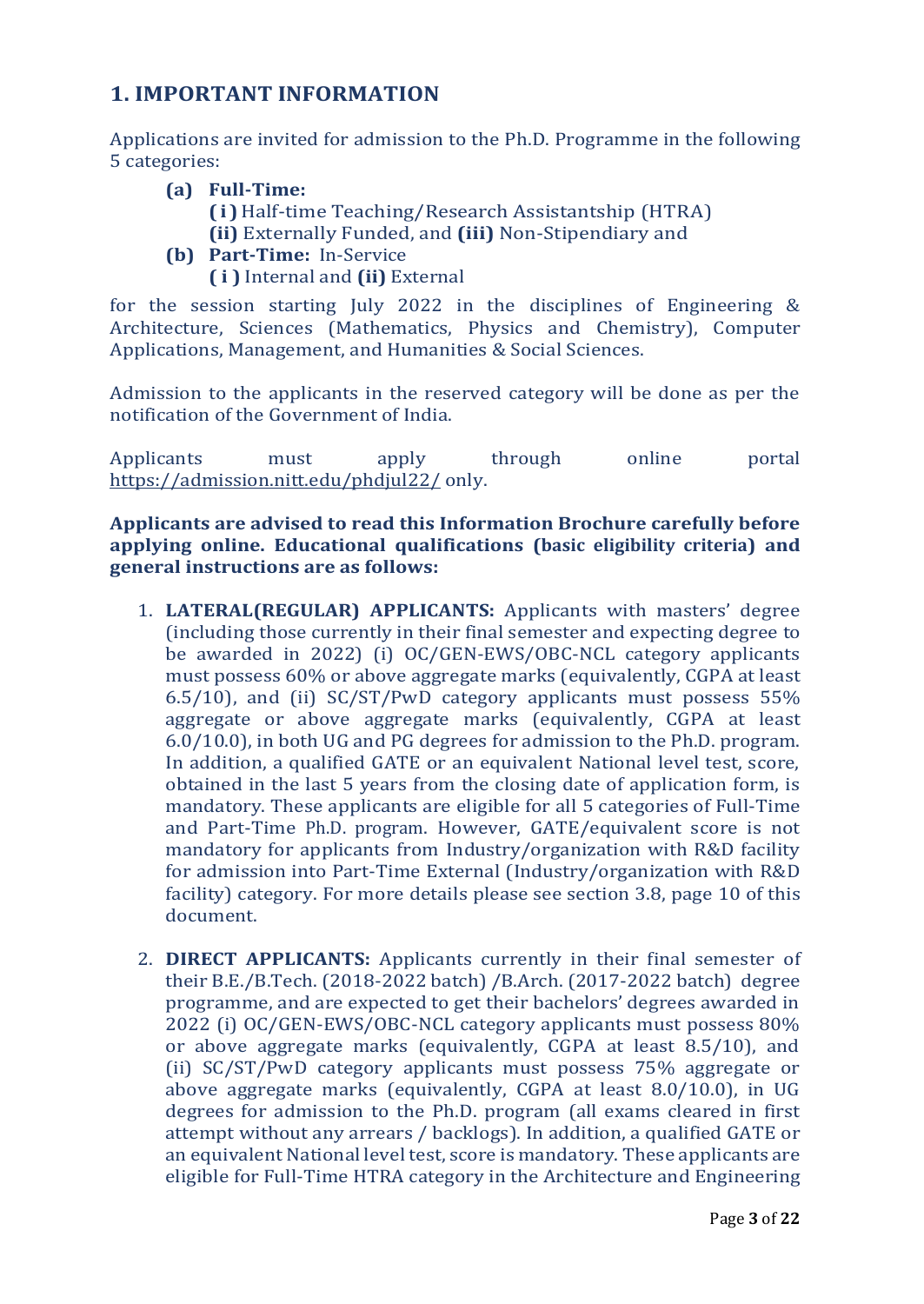departments only. Selected candidates will be joining a two-degree M.Tech./M.Arch. + Ph.D. programme in Engineering / Architecture.

- 3. **INTEGRATED APPLICANTS:** This channel is meant for exceptionally outperforming applicants admitted through CCMT and currently completing their 1st year (2021-2023 batch) master program (M.Tech/M.Arch) of the institute (NIT-T only) with a minimum CGPA of 8.5 upto 2nd semester (i.e. CGPA ≥8.5 and with no course having grade less than C) along with B.E./B.Tech. (4 year) / B.Arch. (5 year) degree. At UG level, if the applicant is (i) OC/GEN-EWS/OBC-NCL category, he/she must possess 60% or above aggregate marks (equivalently, CGPA at least 6.5/10), and (ii) SC/ST/PwD category, he/she must possess 55% aggregate or above aggregate marks (equivalently, CGPA at least 6.0/10.0) for admission to the Ph.D. program. Selected candidates will be joining a two-degree M.Tech/M.Arch. + Ph.D. programme in Engineering / Architecture
- 4. Selection of candidates will be based on an initial screening of the applications, a written test /interview/counseling to be conducted offline / online for this session of admission for all categories. Only the shortlisted applicants shall be notified on the Institute's website at every stage.
- 5. Mere fulfilling of eligibility requirements does not ensure shortlisting for the written test/interview/counseling. Institute reserves the right to restrict the number of candidates to be called for the written test/interview/counseling process. Depending on the number of applications received, the Institute/ Department(s) may set the criteria higher than the minimum eligibility requirements for shortlisting applicants for offline / online written test/interview/counseling process.
- 6. Mere appearing in the offline / online written test/interview/counseling process does not guarantee final selection. It is the candidate's sole responsibility to be present in the offline / online written test/interview /counseling process on the scheduled date and time. Institute shall not entertain any request for waiver/change of schedule under any circumstances.
- 7. Admission shall be offered subject to the availability of seats with institute fellowships, fellowships from other funding sources and sponsored & consultancy projects, faculty members in the respective specializations, and other administrative procedures.
- 8. The admission shall be purely provisional subject to the confirmation that they satisfy the prescribed eligibility conditions, including verification of original qualifying degree certificates and other related documents.
- 9. A limited hostel accommodation is available.
- 10.Applicants MUST upload the following TEN scanned documents while submitting the Ph.D. Application.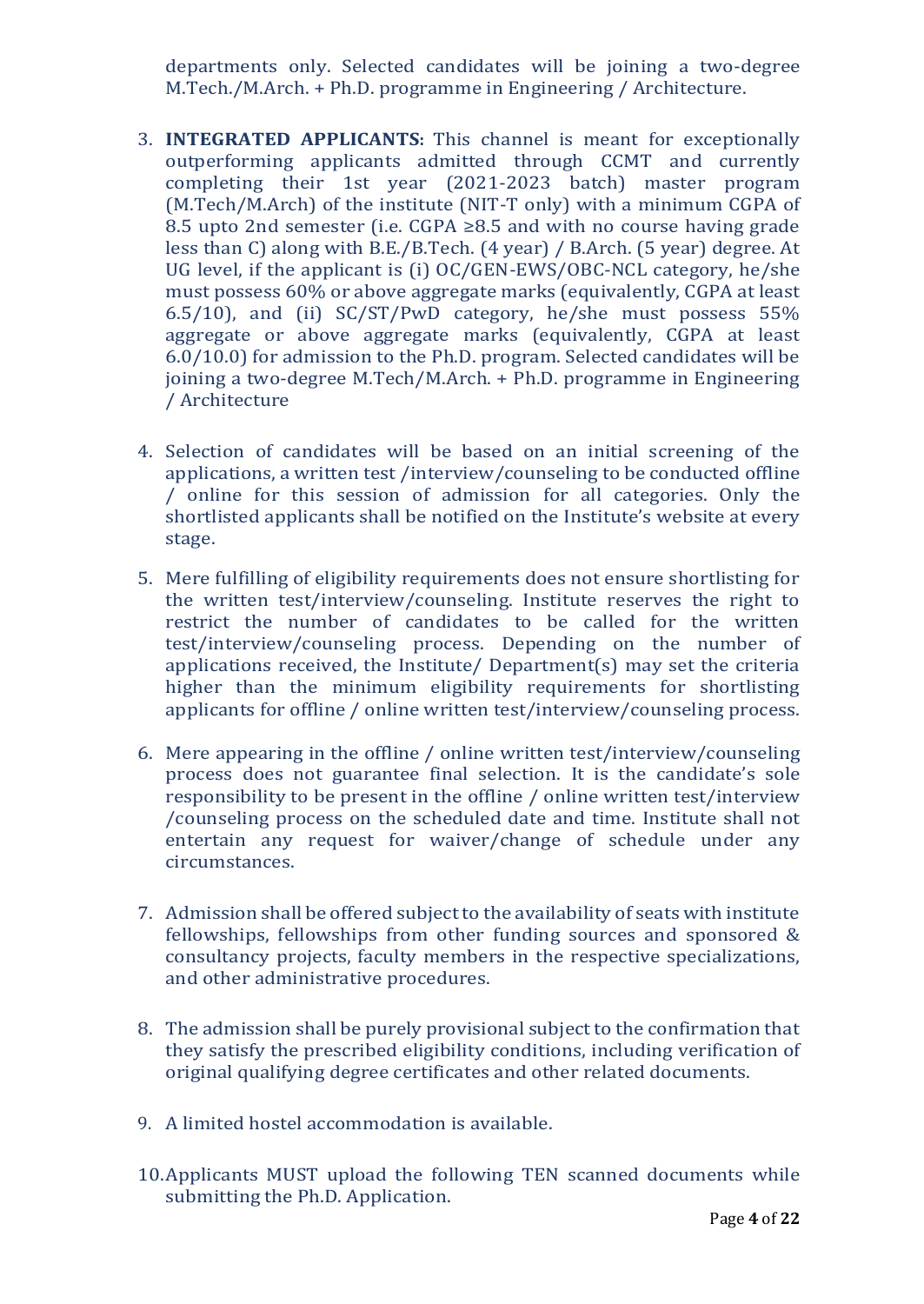- 10<sup>th</sup> and 12<sup>th</sup> Standard Marks Sheets.
- Passport size photograph.
- Signature of the applicant.
- Mark-sheet of the last semester/ Consolidated mark-sheet of the qualifying degree. Applicants whose final result is awaited have to upload their latest/previous semester mark-sheet.
- Community Certificate (OBC-NCL/SC/ST), if applicable. An affidavit can be uploaded for having applied in case the certificate is not yet received.
- Applicants from Economically Weaker Section (GEN-EWS) need to submit EWS certificate issued by the Competent Authority in the prescribed format, if applicable. An affidavit can be uploaded for having applied in case the certificate is not yet received.
- PwD Certificate, if applicable. An affidavit can be uploaded for having applied in case the certificate is not yet received.
- Sponsorship certificate, if applicable. Please upload Sponsorship Certificate, if not available, then attach Self- Declarant letter stating that the sponsorship certificate will be given at the time of Interview/ Admission.
- A statement of Purpose (SoP), and research proposal (if any), as a single file irrespective of the number of disciplines/ specializations.
- At least 2 letters of recommendation (LoR) from their institutes/universities who are familiar with the applicant.
- 11.The Institute shall not be responsible for wrong entries and technical error(s) while making the online application/payment of the fees.
- 12.Reservation for GEN-EWS/OBC-NCL/SC/ST/PwD Categories: The Institute follows the reservation policies of the MoE, Govt. of India. Certificates for GEN-EWS/OBC-NCL/SC/ST/PwD will be as per Govt. of India Rules. For OBC (NCL) category, the format for certificates must be as per DoPTOM No.36036/2/2013‐Estt (Res) dated 30.05.2014 and for EWS category, the format for certificates must be as per DoPTOM No.36039/1/2019-Estt (Res) dated 31.01.2019. OBC-NCL / GEN-EWS certificate must be issued on or after April 1, 2022.
- 13.If selected, all the original documents will be verified during physical reporting for admission. If anything found wrong, applicant's admission shall stand canceled. Fellowships/Stipends to the full-time students shall be paid post physical verification of the documents.
- 14.Applicants are advised to visit regularly the Institute's website [\(https://www.nitt.edu\)](https://www.nitt.edu/) for all updates about subsequent amendments in the advertisement and results. No correspondence in any form in this regard will be made by the Institute with an individual applicant.

#### **While filling-in the online application, attention must be paid to the following:**

15. Applicants are requested to apply online only. Hard copy of the application needs to be submitted by part-time internal applicants only. More details are in later pages.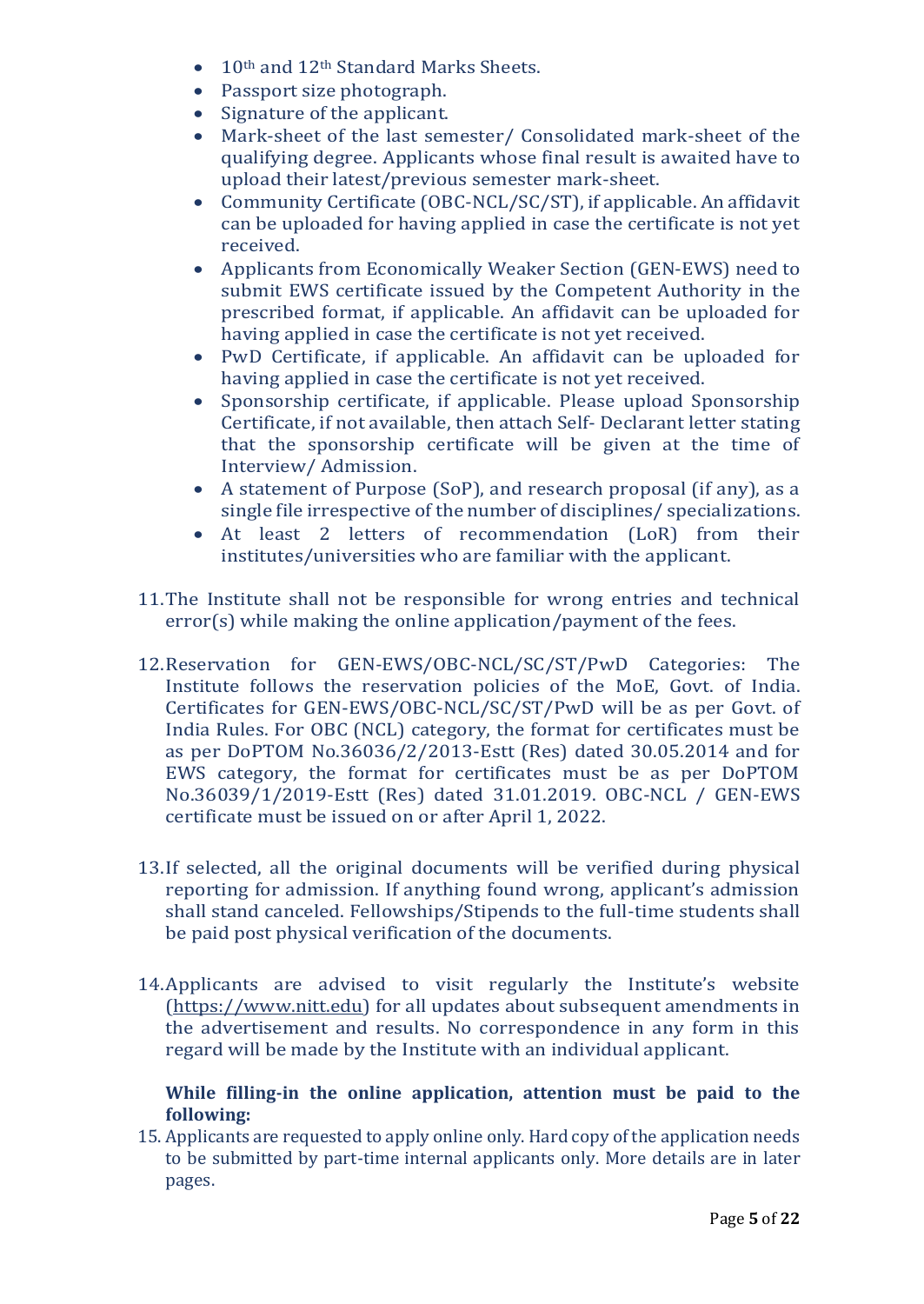- 16. Applicants must fill/enter their CGPA or percentage of marks as issued by their institute/university.
- 17. Online application submitted by the applicants shall be considered final and binding.
- 18. Requests for making corrections in the online application shall not be entertained once the final submission is made.
- 19. Additional instructions to the applicants with Integrated B. Tech.–M. Tech.
	- a. Applicants with Dual Degrees are advised to fill up the 'Academic Qualification' option in the online application format as follows:
	- b. Graduate degree: Fill up the CGPA / % Marks up to 8th Semester (year of passing: 8th Semester Examination year).
	- c. Post Graduate degree: Fill up the CGPA / % Marks of the 7th to 10th Semester (year of passing: 10th Semester Examination year).
- 20.An applicant fulfilling minimum eligibility criteria can choose up to 3 departments for which he/she is eligible.
- 21.Each application must accompany an application fee of **Rs. 1000**/- per department for OC/GEN-EWS/OBC-NCL applicants and **Rs. 500**/- per department for SC/ST/PwD applicants. Applications to more than one department shall be considered only upon payment of the requisite fees for each department. **Application fee is non-refundable**.
- 22. The fee payment (one or more departments) should be made through State Bank i-collect mode only, on or before the last date – **27th May, 2022 (5 pm)**.

#### **<https://www.onlinesbi.com/sbicollect/icollecthome.htm>**

#### **2. IMPORTANT DATES**

| <b>Start of Online Application (Website Open)</b>                   |  |  |  | 25th April 2022                               |
|---------------------------------------------------------------------|--|--|--|-----------------------------------------------|
| Last Date for submission<br>of Online application (Website Closure) |  |  |  | $27th$ May 2022 (5 pm)                        |
| <b>Tentative</b><br><b>Schedule</b><br>for<br><b>Test/Interview</b> |  |  |  | Written $6^{th}$ – 17 <sup>th</sup> June 2022 |

#### **3. Ph. D. Admission Categories & Requirements**

This call for admissions to the Ph.D. programme of the Institute is meant for the following categories

#### **3.1 Full-time Research Scholar:**

a. Half-time Teaching/Research Assistantship (HTRA) Scholars# # Applicants selected for admission under this category in the architecture, engineering and science departments are also eligible for the Prime Minister's Research Fellowship (PMRF). More details at **[https://pmrf.in](https://pmrf.in/)**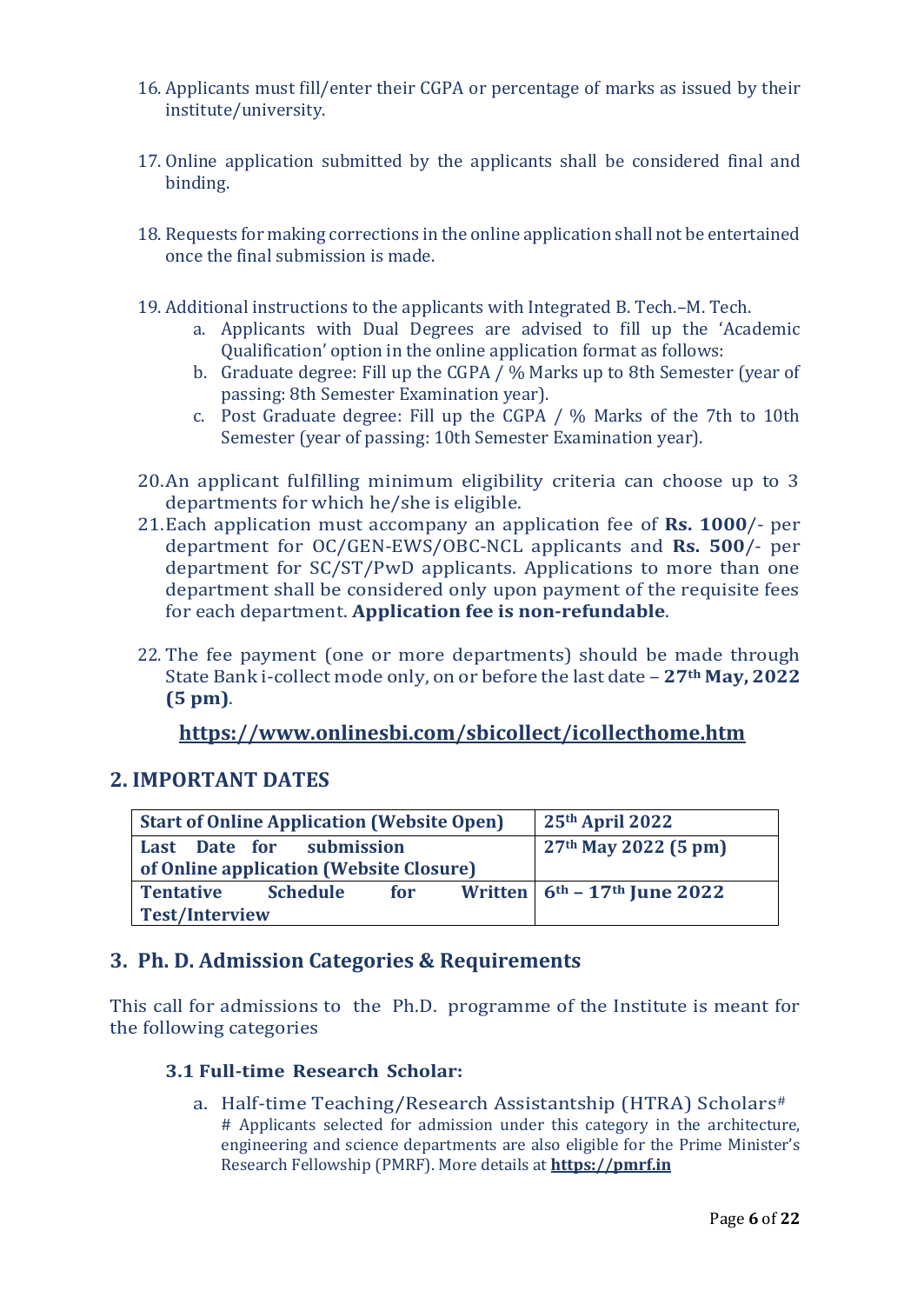- b. Externally Funded Research Scholars
	- i. Fellowships of UGC/CSIR/DST/DAE/NBHM etc.
	- ii. Sponsored Research and Consultancy Projects with individual departments/faculty.
- c. Non-Stipendiary

#### **3.2 Part-time Research Scholar:**

- a. In-Service Internal Research Scholar
- b. In-Service External Research Scholar

#### **3.3. Admission Process**

Selection of applicants for admission in all the five categories mentioned in section 3.1 & 3.2 will be based on an initial screening followed by their performance in the written test/interview/counseling to be conducted offline / online for this session of admissions. More details about each category are as follows:

#### **3.4. For the category 3.1.a, Full-Time HTRA**

The number of seats under this category in various departments, is as per the following seat distribution matrix stipulated by the Ministry of Education (MoE). Candidates selected under this category will be called as either LATERAL (those already possessing masters' degrees), or DIRECT (those who have just completed their B.E./B.Tech./B.Arch.) or INTEGRATED (those who currently completing their 1st year master program (M.Tech./M.Arch.) of the institute (NIT-T only)). All LATERAL, DIRECT and INTEGRATED candidates are admitted through the same process – screening, written-test and/or interview, and they compete for the admission equally.

All the 17 departments of the institute admit candidates in this category, and selected candidates are eligible to receive the HTRA. It is mandatory that the recipients assist the department with academic work assigned by the Head of the Department and/or Research guide for at least 8 hours per week as per guidelines issued by the MoE; this is in addition to satisfying other conditions for the award/renewal of the fellowship. The award and renewal of the Assistantship is as per the guidelines prescribed by the ministry of education from time to time. At present, the fellowship is payable for a maximum duration of 5 years or up to the thesis submission, whichever is earlier. The monthly fellowship/assistantship is Rs. 31,000/- for the first 2 years and it will be enhanced to Rs. 35,000/- for the remaining 3 years' period subject to the performance evaluation of the Doctoral Committee. Moreover, LATERAL, DIRECT and INTEGRATED candidates are eligible for the Prime Minister's Research Fellowship (PMRF). More details at [https://pmrf.in.](https://pmrf.in/)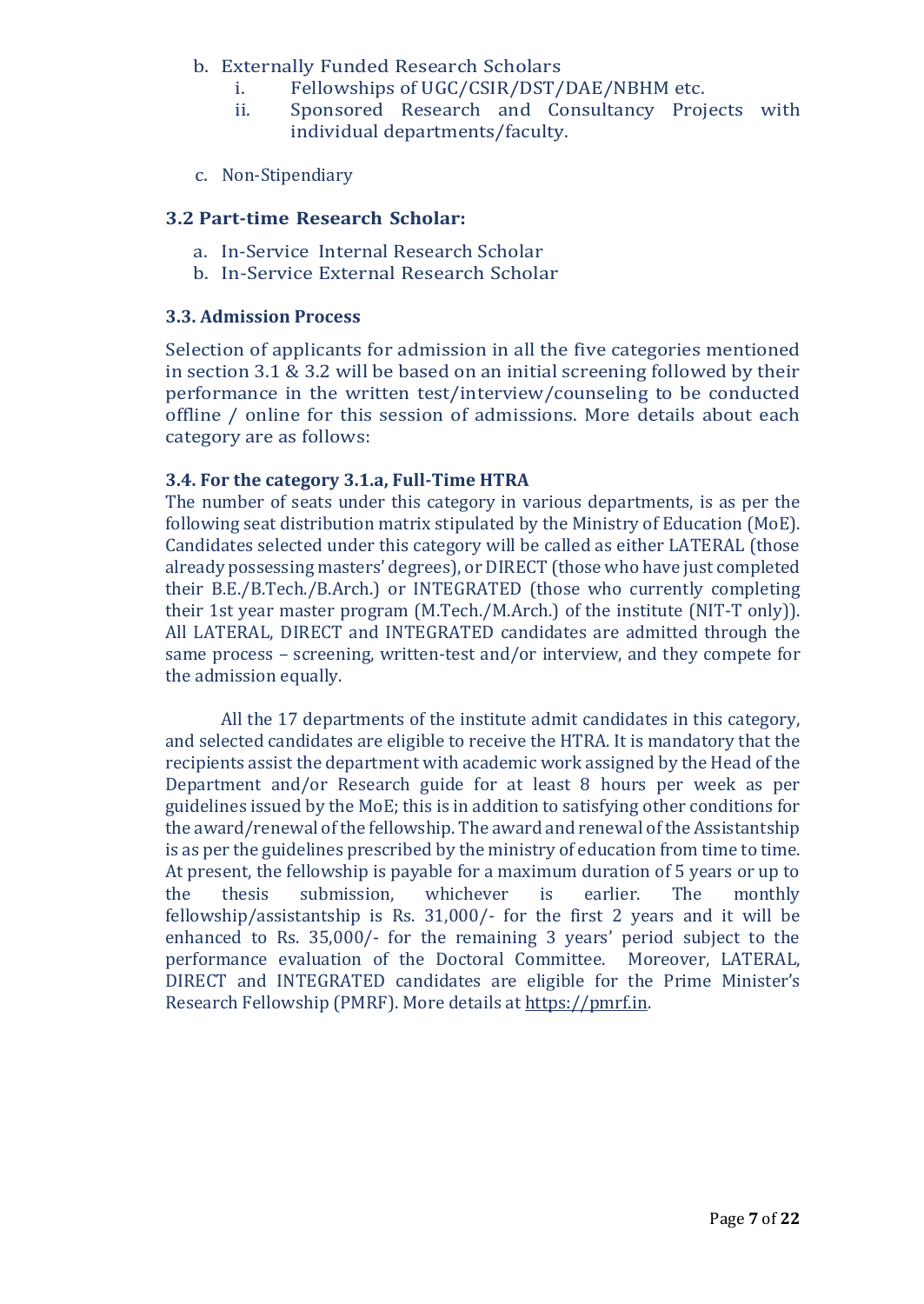| <b>TENTATIVE SEAT VACANCY MATRIX-July 2022</b>                                                                                                                        |                                                     |                |                           |                    |                |                |                |
|-----------------------------------------------------------------------------------------------------------------------------------------------------------------------|-----------------------------------------------------|----------------|---------------------------|--------------------|----------------|----------------|----------------|
| S.No.                                                                                                                                                                 | <b>Departments</b>                                  | <b>OC</b>      | <b>GEN-</b><br><b>EWS</b> | OBC-<br><b>NCL</b> | <b>SC</b>      | <b>ST</b>      | <b>Total</b>   |
| $\mathbf{1}$                                                                                                                                                          | Architecture                                        | 3              | 1                         | $\overline{2}$     | 1              | 1              | 8              |
| $\overline{2}$                                                                                                                                                        | <b>Chemical Engineering</b>                         | 3              | $\overline{1}$            | $\overline{2}$     | $\overline{2}$ |                | 8              |
| 3                                                                                                                                                                     | Chemistry                                           | 3              | $\overline{\phantom{a}}$  | $\overline{2}$     | 1              | 1              | $\overline{7}$ |
| $\overline{4}$                                                                                                                                                        | <b>Civil Engineering</b>                            | 5              | $\overline{2}$            | $\overline{3}$     | $\overline{2}$ | $\overline{1}$ | 13             |
| 5                                                                                                                                                                     | <b>Computer Applications</b>                        | $2+1$ PwD      | ä.                        | $\overline{3}$     | 1              | 1              | 8              |
| $6\phantom{1}6$                                                                                                                                                       | <b>Computer Science and Engineering</b>             | 5              | $1 + 1$<br><b>PwD</b>     | $\overline{2}$     | 1              |                | 10             |
| $\overline{7}$                                                                                                                                                        | <b>Electrical and Electronics</b><br>Engineering    | $3+1$ PwD      | 1                         | 3                  | $\overline{2}$ | 1              | 11             |
| 8                                                                                                                                                                     | <b>Electronics and Communication</b><br>Engineering | 5              | $\mathbf{1}$              | $3 + 1$<br>PwD     | $\overline{2}$ | 1              | 13             |
| 9                                                                                                                                                                     | <b>Energy and Environment</b>                       | $1+1$ PwD      | ÷,                        |                    | ÷.             | Ĺ,             | $\overline{3}$ |
| 10                                                                                                                                                                    | <b>Humanities and Social Sciences</b><br>(English)  | 1              | 1                         | 1                  | 1 PwD          | 1              | 5              |
| 11                                                                                                                                                                    | <b>Instrumentation and Control</b><br>Engineering   | 3              | 1                         | $1 + 1$<br>PwD     | 1              |                | $\overline{7}$ |
| 12                                                                                                                                                                    | <b>Management Studies</b>                           | 3              | $\overline{0}$            | $\overline{2}$     | 1              | 1 PwD          | $\overline{7}$ |
| 13                                                                                                                                                                    | <b>Mathematics</b>                                  | 4              | 1                         | $\overline{2}$     | 1              |                | 8              |
| 14                                                                                                                                                                    | <b>Mechanical Engineering</b>                       | $6\phantom{a}$ | $\overline{1}$            | $\overline{3}$     | $\overline{2}$ | 1              | 13             |
| 15                                                                                                                                                                    | <b>Metallurgical and Materials</b><br>Engineering   | $\overline{2}$ | 1                         | 3                  | 1              | 1              | 8              |
| 16                                                                                                                                                                    | <b>Physics</b>                                      | 3              | 1                         | 1                  | 1              | L,             | $6\phantom{a}$ |
| 17                                                                                                                                                                    | <b>Production Engineering</b>                       |                | $\overline{1}$            | 3                  | $\overline{2}$ | 1              | 11             |
| 59<br><b>Total</b>                                                                                                                                                    |                                                     |                | 15                        | 39                 | 22             | 11             | 146            |
| The list of available seats mentioned above is tentative. The number of seats may change at the time of<br>admission without any further information or notification. |                                                     |                |                           |                    |                |                |                |

 $\overline{\Gamma}$ 

Reservation: Government of India reservation policy will be followed for GEN-EWS/OBC-NCL/SC/ST and the Persons with Disabilities (PwD) candidates.

 $\overline{\phantom{a}}$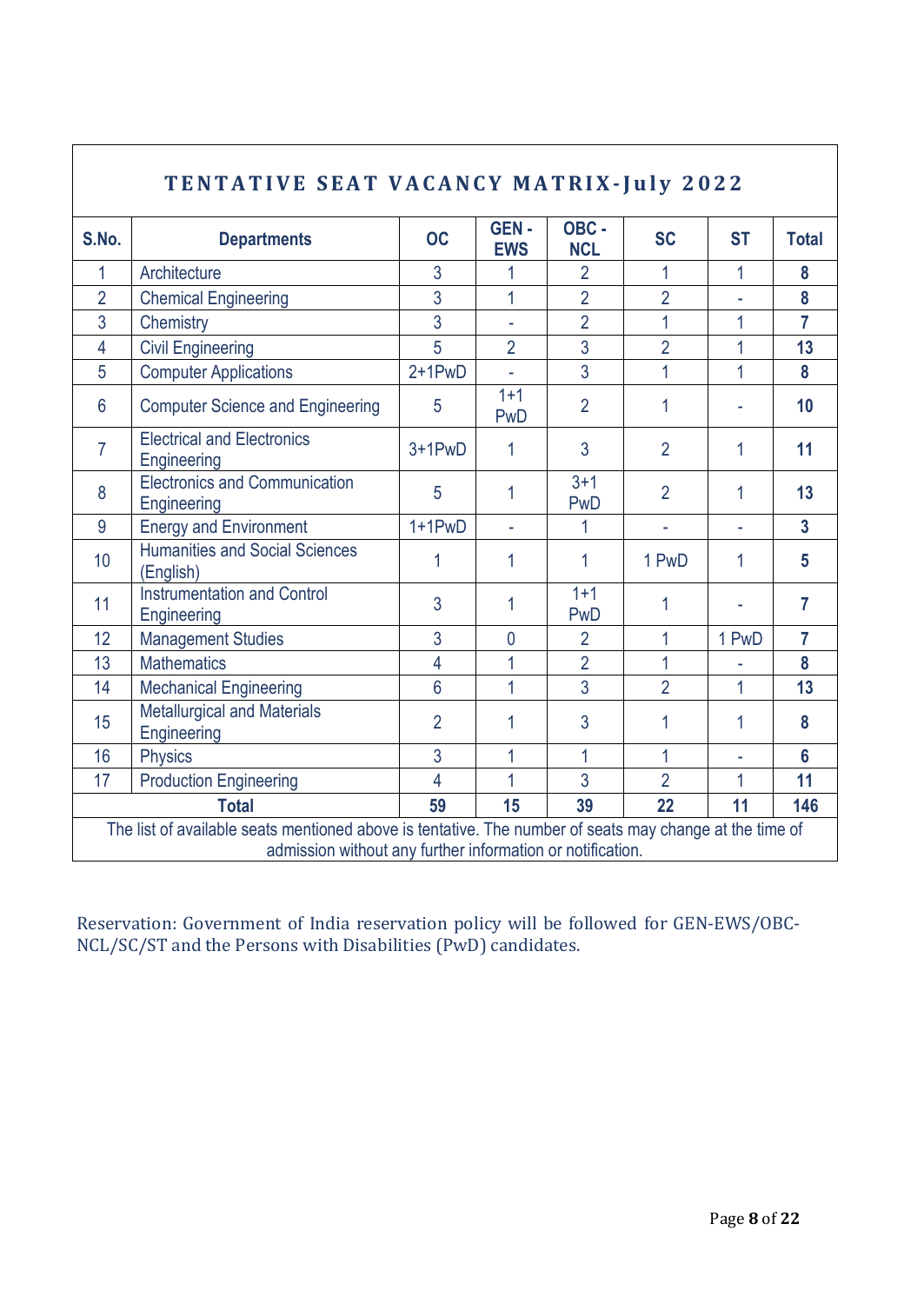| <b>Allotted Category</b> | Actual Category tag(s) of eligible candidates     |  |  |
|--------------------------|---------------------------------------------------|--|--|
| OPEN (OC)                | GEN, GEN-EWS, OBC-NCL, SC, ST, GEN-PwD,           |  |  |
|                          | GEN-EWS-PwD, OBC-NCL-PwD, SC-PwD, ST-PwD          |  |  |
| <b>GEN-EWS</b>           | GEN-EWS, GEN-EWS-PwD                              |  |  |
| <b>OBC-NCL</b>           | OBC-NCL, OBC-NCL-PwD                              |  |  |
| <b>SC</b>                | SC, SC-PwD                                        |  |  |
| <b>ST</b>                | ST, ST-PwD                                        |  |  |
| OPEN - PwD (OC -PwD)     | GEN-PwD, GEN-EWS-PwD, OBC-NCL-PwD, SC-PwD, ST-PwD |  |  |
| <b>GEN-EWS-PwD</b>       | <b>GEN-EWS-PwD</b>                                |  |  |
| OBC-NCL-PwD              | OBC-NCL-PwD                                       |  |  |
| SC-PwD                   | SC-PwD                                            |  |  |
| ST-PwD                   | ST-PwD                                            |  |  |

The category tags of candidates who are eligible for various Allotted Category are as shown in the table below:

Further, there is a specific research stream, the **DRDO (CAIR) -MHRD SCHEME**, wherein the candidates selected in the departments of CSE, CA, EEE, ECE and ICE upon completion of the prescribed course work at NIT Tiruchirappalli have provision to pursue their research work, with the HTRA, in DRDO-Centre for Artificial Intelligence & Robotics (CAIR), Bangalore in the thrust areas of research listed below. Interested applicants may indicate this in their application.

■ Navigation and control of autonomous ground vesicles, Machine Learning for Speech Processing, Cyberspace Monitoring, Algorithm for Web context (Text) Mining, Design and Development of Post-Quantum Cryptographic Algorithm, Multi-agent Semantic Task planning, Bipedal jumping gaits with stable landing, Localization for unmanned systems, Recent Advances on Social Network Analysis (SNA) Techniques, Finite field and its applications, Cognitive Architectures for Human-Robot collaboration, Unified deep learning framework for object and activity detection in videos, Satellite image processing, Data Analysis for Unified Threat Management, Hardware Security, To automatically register images obtained from different sensors and sources.

#### **3.5 For the category 3.1.b, Full-Time Externally - funded research scholars** Under this category, admission is offered to those applicants with masters' degrees:

- Having their own fellowships from funding agencies such as DST, CSIR/ UGC, NBHM, etc., relevant to the research grant typically in the departments of Mathematics, Physics, Chemistry, Management, Humanities & Social Sciences. The number of seats is limited and may vary from time to time based on selection and administrative procedures.
- Project Assistants/Associates/Fellows/JRFs etc., working in sponsored research and consultancy projects under the faculty of NITT, and with a qualified GATE/UGC/CSIR/NBHM/NET/CAT/ATMA/XAT/MAT score (obtained in the last 5 years for engineering and architecture candidates, and for others in the last 3 years from the closing date of application form). The number of seats is limited and may vary from time to time based on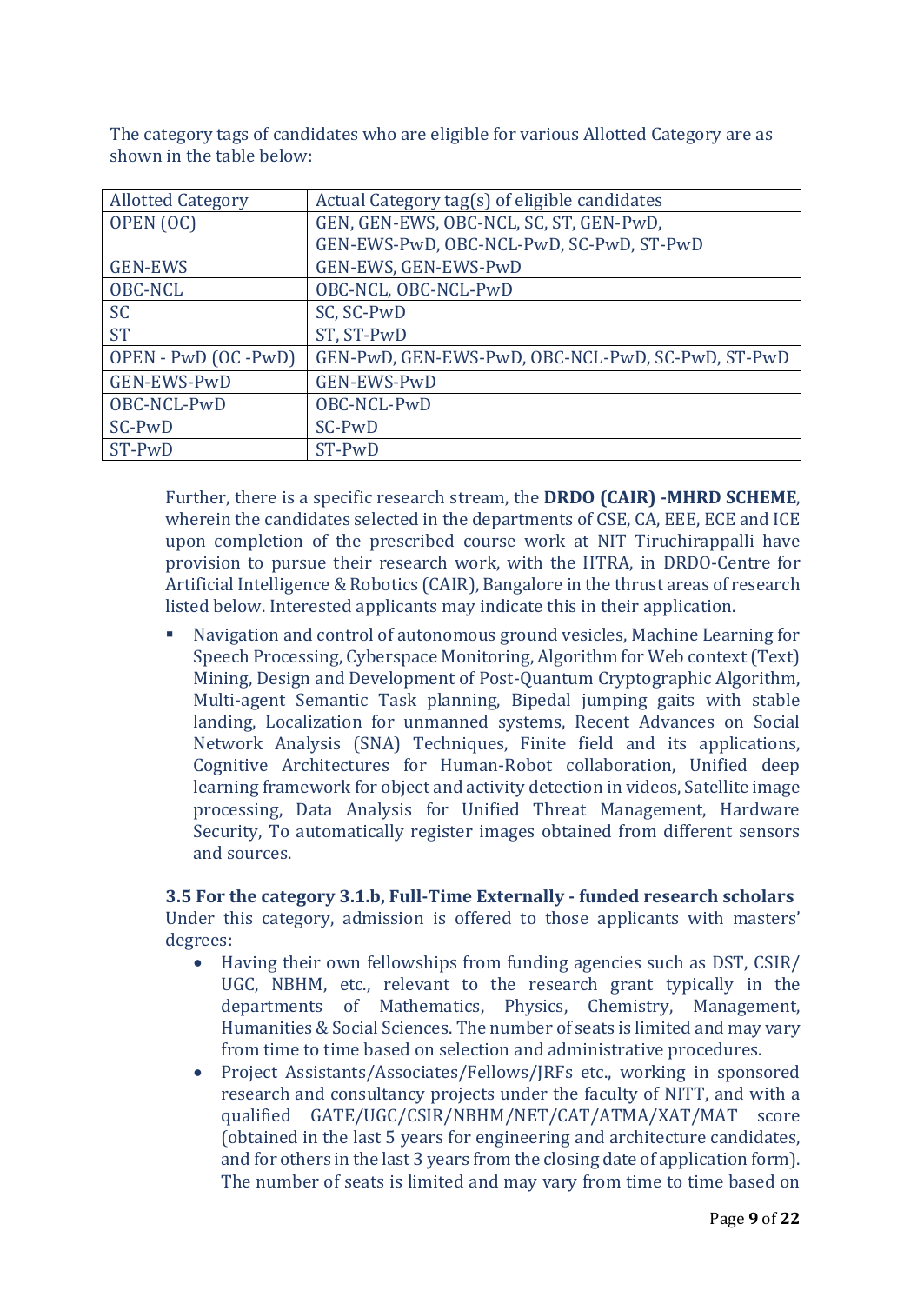availability of projects/grants with the departments/faculty.

Up to 4 fellowships every year are available from the Institute of Development & Research in Banking Technology (IDRBT), Hyderabad for the students selected in the department of Computer Applications. These research scholars will complete the prescribed course work at NIT Tiruchirappalli, and will work at IDRBT, Hyderabad for their research tenure. The thesis shall be submitted to NIT Tiruchirappalli for the award of the degree. Interested applicants may indicate this in their application.

**3.6 Non-Stipendiary:** A very small number (decided from time to time) of seats on completely self-finance basis, for exceptionally good students possessing relevant masters' degrees, may be available in the departments of Mathematics, Physics, Chemistry and Humanities & Social Sciences. There is no financial assistance available for these candidates.

#### **3.7 For the category 3.2.a, Part-Time Internal (staff) In-Service research scholars**

A limited number of seats are allotted for the employees of the Institute(NIT-T), subject to the approval by the competent authority. Applicants to this category need to possess qualified GATE/UGC/CSIR/NBHM/NET/CAT/ATMA/XAT/MAT score obtained at some point of time in the past, in addition to possessing masters' degrees. Applicants for this category must submit a hard copy of the completed online application through proper channel. However, the selection procedure remains the same, i.e., screening of the application as per the norms mentioned above, followed by performance in the written test /interview.

#### **3.8 For the category 3.2.b, Part-Time External In-Service research scholars**

A limited number of seats are available in all the 17 departments and the Center of Excellence in Corrosion & Surface Engineering (CECASE) for the working professionals, with masters' degrees, from Govt. R&D Organizations / Public sector / Industries / National Research laboratories.

**Part-Time (External-Industry/organization with R&D facility):** A limited number of seats are available in all the 17 departments and the Center of Excellence in Corrosion & Surface Engineering (CECASE) for the working professionals, with masters' degrees, from Government and quasi-government R&D Organizations / Public sector having R & D facilities / National Research laboratories /Reputed industries/organizations (private sector/MNCs) having well-established R&D facilities. For applicants in this category GATE score is not mandatory, but they must be working in establishments equipped with necessary research and library facilities only shall be considered for admission under this category.

A committee appointed by the Director (consisting of Dean Academic or his nominee, Dean-R&C or his nominee and Head of the Department) shall assess the adequacy of these facilities before recognizing the organization for the above purpose. However, the applicants must be officially sponsored by their employing organization. The candidate should have at least 3 years' experience in a regular/permanent position at the time of application. The industries/organization must have at least 5 years of its existence for patronizing candidates to part-time Ph.D. program.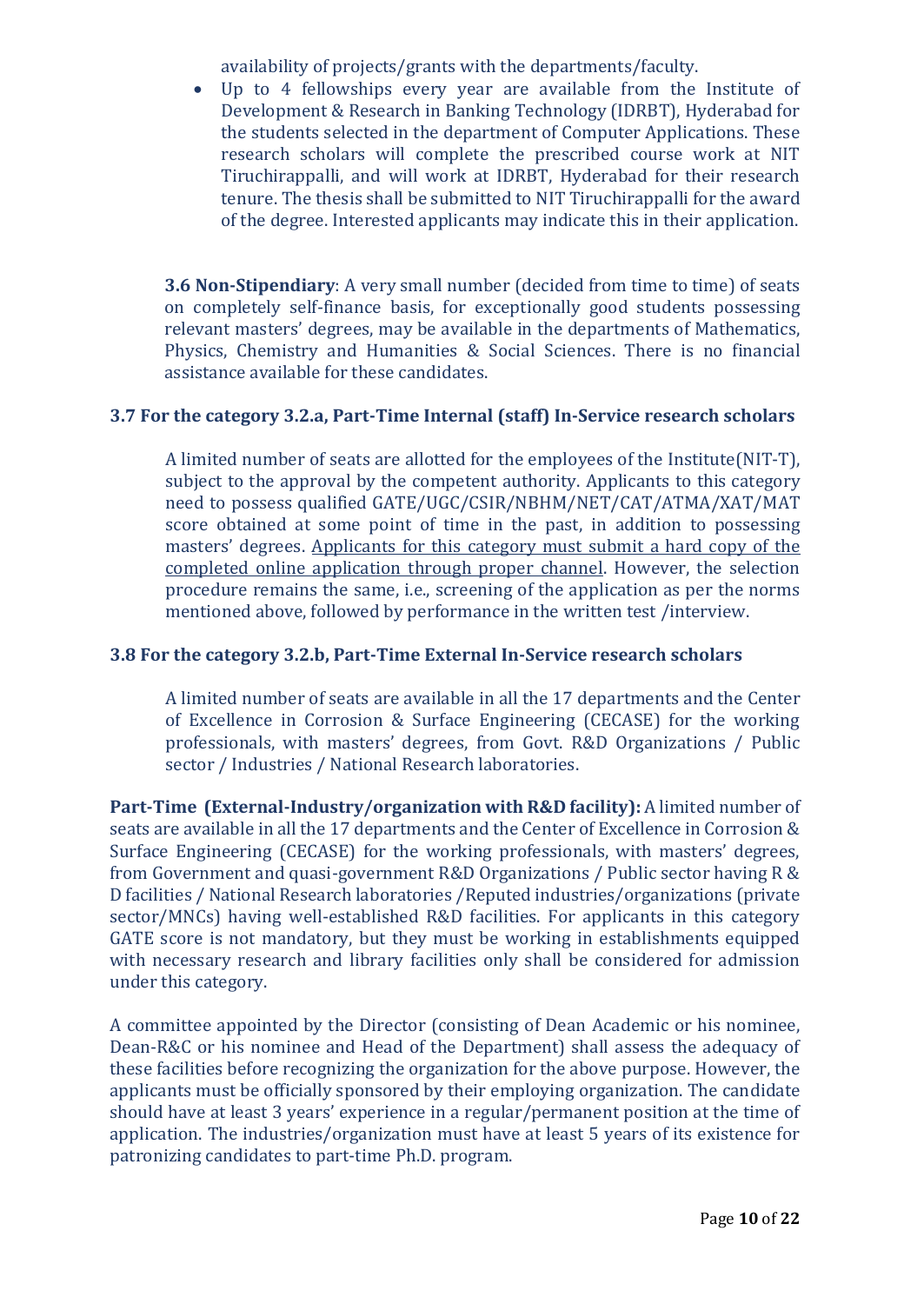The minimum residential requirement for candidates under Part-time (External-Industry/organization with R&D facility) category for undertaking course work is as follows, a) The residential requirements is waived, b) The scholar shall report to the research supervisor /DC at least on three different occasions in every semester for official discussions and c) The scholar's visits to the department may be scheduled during summer / winter vacations, but only on institute working days.

Applicants to the external registration programme must provide detailed information about the research facilities available at his/her organization and a certificate from the employer that these would be available to him/her for carrying out research (Form-1). He/she should also provide the bio-data of the prospective Co-Supervisor or Research Coordinator who would coordinate the candidate's work at his/her organization with the principal supervisor at NIT Tiruchirappalli (Form-2).

**Part-Time External (On Campus)** category 3.2.b is also available for faculty members and working professionals with masters' degrees from Govt./Govt. Aided/Reputed Private Engineering Colleges/Science and Arts Colleges/Universities/ Industry/Public Sector. Regular/Full-time teachers/ employees working in these institutions with qualified GATE score (obtained in the last five years from the closing date of application form)/ UGC/CSIR/NBHM/NET/CAT/ATMA/XAT/MAT score will be considered for admission under this category. At the time of admission, the candidate must submit a "no objection" certificate (Form-3) and also a "relieving certificate" from the Parent institute/organization to relieve him/her to complete his/her residential requirement of one semester to complete the mandatory course work. The candidate should have at least 3 years' experience in a regular/permanent position at the time of application. The college/organization must have 5 years of its existence for patronizing candidates to part-time Ph.D. program.

• **There is no stipend/fellowship for the candidates selected under categories 3.2 a & b, i.e., Part-Time Internal and Part-Time External. These programmes are completely self-financed.**

#### **4. Additional Eligibility Criteria**

In addition to the basic eligibility criteria described on page 3, the following additional criteria are considered by various departments. Applicants may apply to more than one department based on these additional criteria.

#### **4.1. Department of Architecture**

Applicants with Bachelor's degree in Architecture/Planning and Master's degree in Architecture/Design/Planning/Building Engineering and Management/Building technology or its equivalent.

#### **4.2. Department of Chemical Engineering**

Applicants with B.E/ B.Tech. in Engineering/Technology followed by M.E./ M.Tech./MS (By research)/other appropriate relevant degrees in Chemical Biochemical, Biotechnology, Petroleum, Petrochemical, Electrochemical, Polymer, Nano Technology, CFD, Bio-pharmaceutical, Industrial Safety Engineering, Thermal Power Engineering, Environmental Engineering, Energy and Environmental Engineering, Process Control, Electronics and Instrumentation, Industrial Biotechnology, Instrumentation Engineering, Process Control and Instrumentation, Control and Instrumentation, Applied Instrumentation, Control Systems and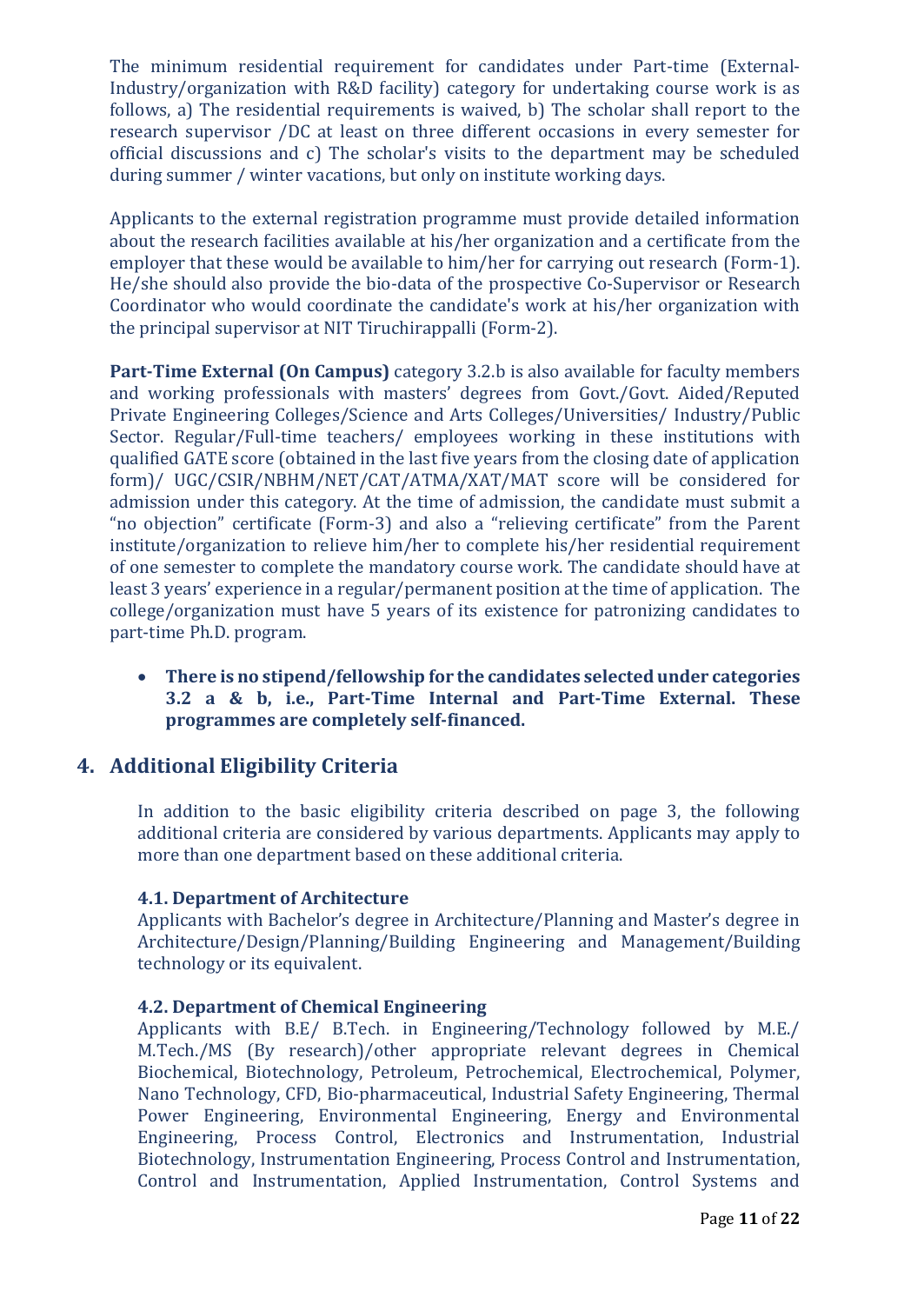Instrumentation, Instrumentation and Control Engineering, Process Instrumentation or any other appropriate/relevant specialization.

M.Sc. degree with specializations including Industrial Chemistry, Advanced Biochemistry, Environmental Management, Instrumentation Technology, Instrumentation and Applied Physics, Environmental Science, Biotechnology, Nano Technology, Material Science, Applied Chemistry, Applied Physics, Industrial Biotechnology, Polymer Science, Applied Electronics or any other appropriate/relevant specialization.

#### **4.3. Department of Civil Engineering**

Applicants with B.E. / B. Tech in Civil Engineering and M.E./M. Tech. specialization in Transportation Engineering/ Structural Engineering Environmental Engineering/Hydraulics and water resources/GIS and Remote sensing/ Geotechnical Engineering under Full Time (HTRA category).

For applications under part time category specialization includes Structural Engineering /Transportation Engineering/ Environmental Engineering/Hydraulics and water resources/GIS and Remote sensing/ Geotechnical Engineering.

#### **4.4. Department of Computer Applications**

Applicants with masters' degree in Computer Applications or M.Sc. (Computer Science/OR&CA) with a qualified GATE score / UGC/ CSIR/ NBHM/ NET score. M.E./M. Tech. with specialization related to Computer Science/ Information Technology with a qualified GATE score.

#### **4.5. Department of Computer Science & Engineering**

Bachelor's and Master's / M.S. (by Research) degree in Engineering / Technology in the relevant branch of study.

#### **4.6 Department of Energy and Environment Engineering**

Applicants with B.E/ B.Tech. in Engg/Tech. (Energy and Environment/Energy/ Chemical/ Biotechnology/ Mechanical/ Electrical and Electronics / Metallurgical and Materials) followed by M.E/ M. Tech./MS (by-research) in Energy and Environment/ Chemical/Biotechnology /Mechanical /Energy Engg. /Environmental Engg./Energy conservation and mgmt/Renewable Energy / Electrical and Electronics / Metallurgical and Materials and equivalent in appropriate branch of study related to energy and environment.

#### **4.7 Department of Electronics & Communication Engineering**

Bachelor's and Master's / M.S. (by Research) degree in Engineering / Technology in the appropriate branch of study.

#### **4.8 Department of Electrical and Electronics Engineering**

B. E or B. Tech in (Electrical Engineering, Electrical and Electronics Engineering) and Masters in any relevant field.

#### **4.9 Department of Humanities & Social Sciences**

Masters' degrees in the relevant discipline of Humanities/Social Science/Economics/Business Administration/Commerce/Statistics with a qualified UGC/ NET/ CAT/ AIMA/ XAT/ MAT score.

Master's degree (M.E. / M.Tech.) in Engineering with a qualified GATE score.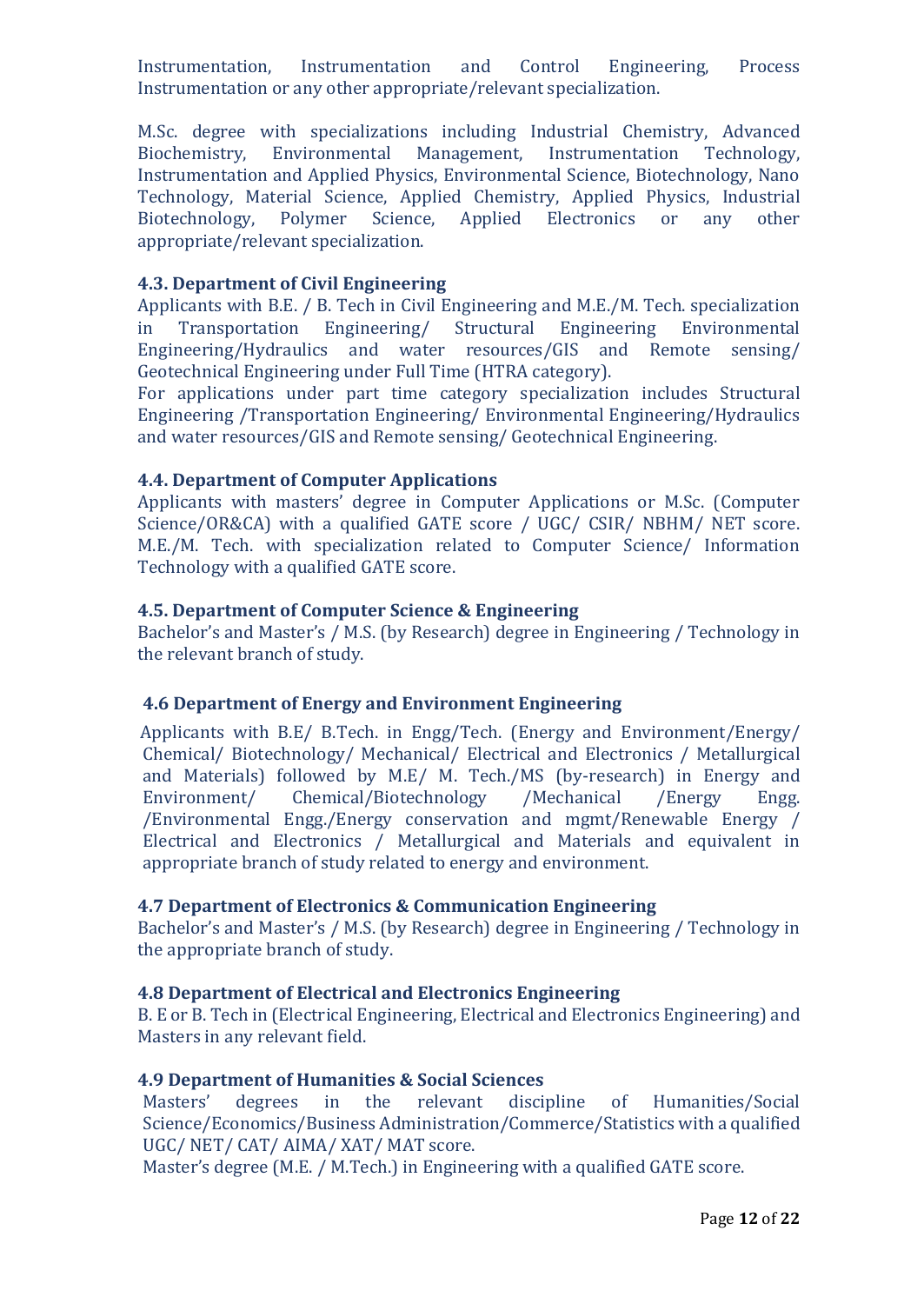#### **4.10. Instrumentation and Control Engineering**

Applicants with Bachelor's Degree in Engineering/Technology or other relevant degrees, in the appropriate branch of study and M.E. / M.Tech. / M.S. (by Research) / other appropriate relevant degrees in Instrumentation / Sensor System Design, Control System, Biomedical Instrumentation, Biomedical Signal/Image processing, Process Control, Cyber-physical systems, Cyber/Networked Control System, Industrial Automation, and any emerging area of specialization related to Instrumentation and Control Engineering or any other appropriate/relevant specialization.

#### **4.11. Department of Management Studies**

Applicants with Two-year Full-time Master's degree in Business Administration/ Two-year Post Graduate Diploma in Management/Masters' Degree in Industrial Engineering/Management with a CAT/ UGC-NET/ XAT/ MAT/ GMAT/ GATE score. Candidates with the above eligibility requirements and qualified doctoral research fellowships like UGC-JRF/RGNF/other equivalent research fellowships in Management may also apply.

#### **4.12 Department of Mechanical Engineering**

Applicants with B.E/B. Tech. in Mechanical Engineering with Master's in Design/Thermal/Industrial Safety streams.

#### **4.13 Department of Metallurgical and Materials Engineering**

Bachelor's Degree in Engineering/ Technology in the appropriate branch of study, PG degree in Science (Physics/Chemistry/Material Science/Applied Science/Applied Physics/Applied Chemistry) followed by M.Tech. Degree/M.S (by Research) in Material Science and Engg./equivalent PG degree in related discipline.

#### **4.13.1 Centre of Excellence in Corrosion and Surface Engineering (CECASE)**

Applicants with M.E. / M.Tech. in Metallurgical Engineering, Materials Science & Engineering, Welding Engineering, Industrial Metallurgy, Mechanical Engineering, Thermal Engineering, Manufacturing, Design, Automobile Engineering, Aeronautical Engineering, Nano Science & Nano Technology, Chemical Engineering, Electrical Engineering, Electronics Engineering, Instrumentation and Control Engineering or any other equivalent degree. The Ph.D. programme at CECASE is purely part-time.

#### **4.14 Department of Production Engineering**

Bachelor's and Master's / M.S. (by Research) degree in Engineering / Technology in the relevant branch of study.

#### **4.15 Department of Mathematics**

M.A./M.Sc. in Mathematics/ Applied Mathematics, M. Math /M. Stat. Applicants having their own fellowships from funding agencies such as CSIR/ UGC – JRF/DST/DAE/NET/NBHM/INSPIRE, etc., can apply for Ph.D. in the department relevant to the research grant. Candidates having Qualified GATE Score in Science streams only will be considered for HTRA.

#### **4.16 Department of Physics**

Masters' degrees in Physics/Applied Physics/Materials Science/Applied Electronic. Valid GATE score/ UGC/ CSIR/ NET/INSPIRE fellowships or other valid fellowships. M. Tech. in Non-Destructive Testing/Materials Science, with a qualified GATE score.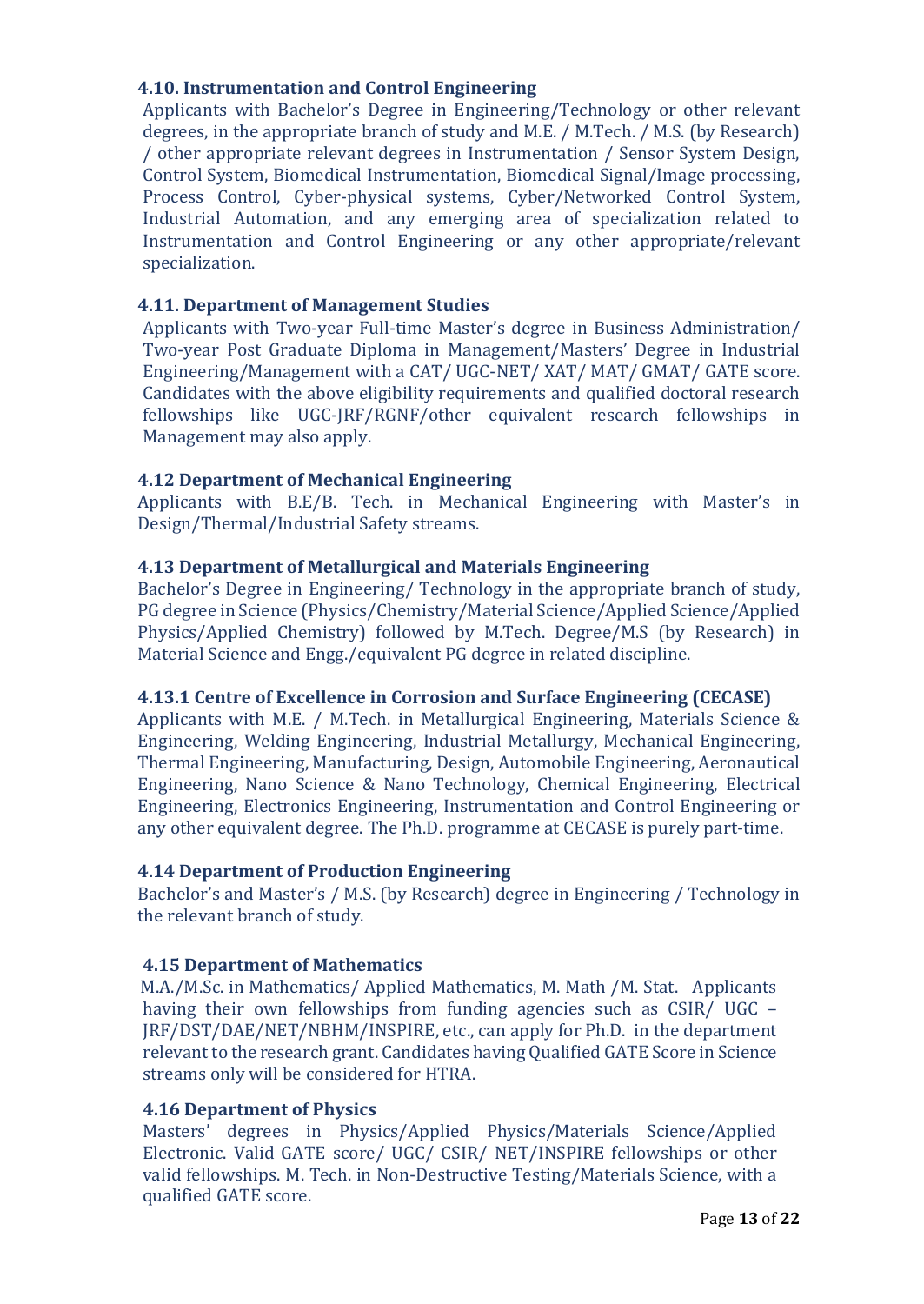#### **4.17 Department of Chemistry**

 Masters' degrees in Chemistry/Applied Chemistry. Applicants having their own fellowships from funding agencies such as CSIR/UGC/DST/DAE/NBHM /INSPIRE, etc., can apply for Ph.D. in the department relevant to the research grant. Qualified GATE Score in Science streams should have been obtained.

#### **5. SELECTION PROCEDURE**

- $\checkmark$  For all the 4 categories (full- and part-times), the mode and norms for selection shall be uniform. Following the scrutiny and short-listing of the applications, eligible candidates will be called to attend a written test. **The conduct of written test will be based on the number of applications received and the prevailing pandemic situation.**
- $\checkmark$  Candidates, short listed based on the performance in written test need to appear for a technical and personal interview conducted by the Departmental Research Committee comprising of HoD, all eligible research guides/supervisors and the Dean's nominee (observer).
- $\checkmark$  The tentative schedule of this process is around 6<sup>th</sup> -17<sup>th</sup> June 2022, but information on shortlisted applicants and the dates of written test/interview shall be put up on the institute's website in due course of time. No correspondence from the applicants is entertained, unless otherwise the institute officials write an email.

#### **6. Miscellaneous Information**

Apart from the aforementioned information, the following may be useful to the applicants.

#### **6.1. Duration of the Programme**

The duration of the programme and the timeline for submission of the thesis are counted from the date of provisional registration. However, it must be noted that the HTRA is available for 5 years only, and for the externally funded students fellowship is available till the project is completed, which is usually 2-3 years; no financial assistance is available thereafter.

The minimum duration of the Ph.D. Programme prescribed is three years for all categories. For full-time students with HTRA/external funding the permitted duration is up to a maximum of 6 years, and for part-time students it is up to a maximum of 7 years. Under extraordinary circumstances, based on the recommendations of the doctoral committees, extension of duration may be considered. Nevertheless, at the end of 8 years from the date of provisional registration, no further extension will be given and the registration to the Ph.D. programme stands cancelled.

#### **6.2 Place of research work**

The candidates admitted under full-time category shall work at NIT Tiruchirappalli till the submission of thesis. Their work is supervised by the principal supervisor (and cosupervisor, if any) allotted at the time of admission.

Page **14** of **22** Those admitted under part-time (External-Industry/organization with R&D facility) category from industry/organization/national laboratories, will normally carry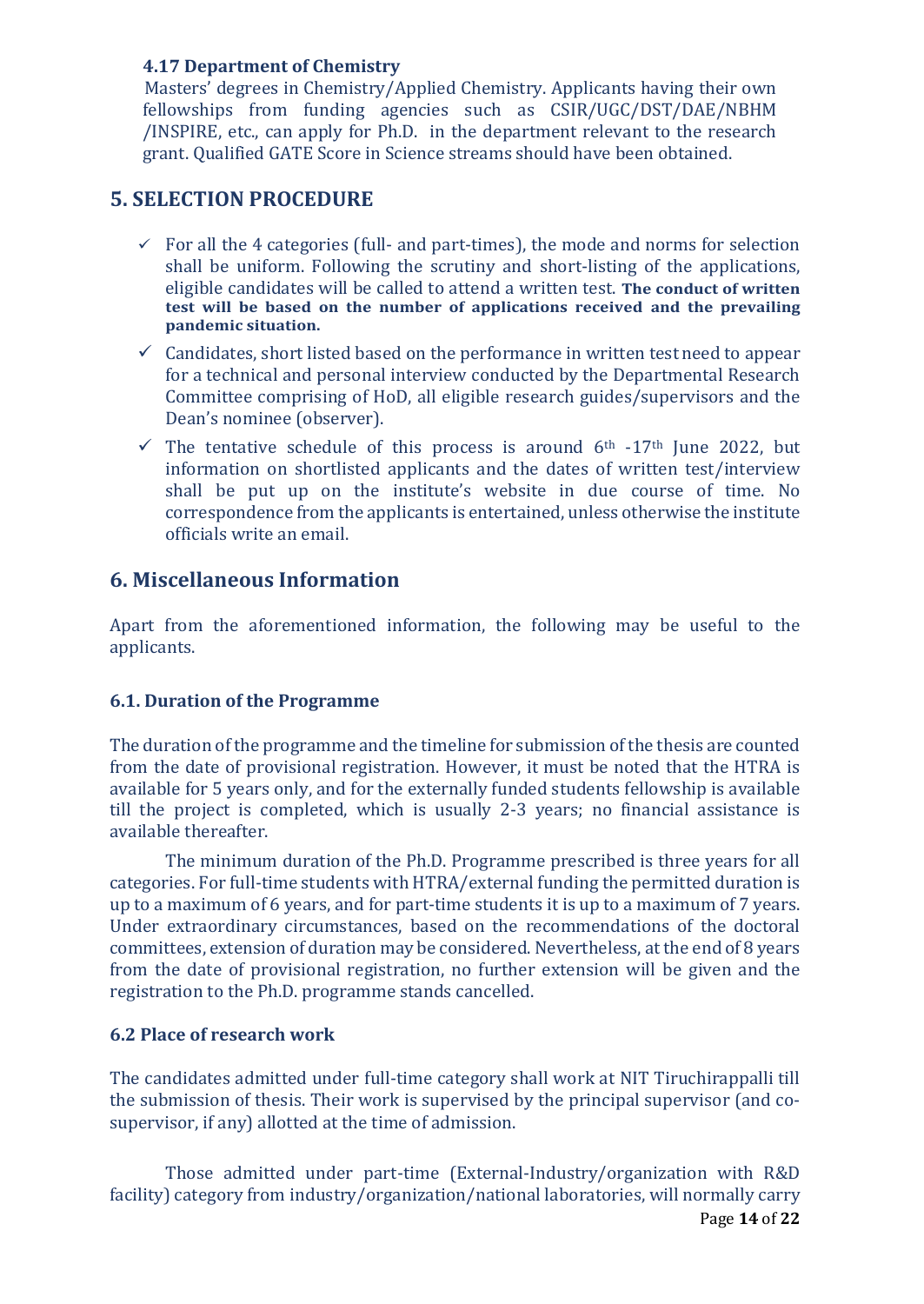out part or all of his/ her research work in their place of employment. For these students, there will be two Research Supervisors, one principal research supervisor from NIT Trichy and one co-supervisor/coordinator from his/her place of work.

For those candidates admitted under part-time external (On-Campus) category from academic institutions, industries, and public sectors the place of work shall be NITT even though he/she may be carrying out a part of research work in his/her institution of employment. For these students, their work is supervised only by the guide (and coguide, if any) allotted at the time of admission.

Candidates admitted under part-time external (External-Industry/organization with R&D facility) category shall visit and physically report to the research supervisor/Doctoral Committee at least on three different occasions during every semester for official discussions, until the submission of the thesis.

#### **7. Course work**

The course work requirement will be considered to be fulfilled upon the student's successful completion of the courses at NIT Tiruchirappalli only. However, for the convenience of Part-Time **(External-Industry/organization with R&D facility)** students (from Government and quasi-government R&D Organizations / Public sector having R & D facilities / National Research laboratories /Reputed industries/organizations (private sector/MNCs) having well-established R&D facilities) alone the course work requirement can be considered to be fulfilled either by undertaking to study the courses at NIT Tiruchirappalli or by taking online courses offered under reputed agencies such as NPTEL which are approved by the Doctoral Committee. For the online courses after certification from the agency, an evaluation will be carried out by the research supervisor/Doctoral Committee at NIT Tiruchirappalli.

#### **HOW TO APPLY?**

Applicants must apply through online portal <https://admission.nitt.edu/phdjul22/> only.

#### **While filling-in the online application, attention must be paid to the following:**

- 1. Applicants are requested to apply online only. Hard copy of the application is needed through proper channel from the part-time internal applicants only.
- 2. Applicants must fill/enter their CGPA or percentage of marks as issued by their institute/university.
- 3. Online application once submitted by the applicants shall be considered final and binding. Requests for making corrections in the online application shall not be entertained once the final submission is made.
- 4. Additional instructions to the applicants with Integrated B. Tech.–M.Tech.
	- a. Dual Degree applicants are advised to fill up the 'Academic Qualification' option in the online application format as follows:
	- b. Graduate degree: Fill up the CGPA / % Marks up to 8th Semester (year of passing: 8th Semester Examination year).
	- c. Post Graduate degree: Fill up the CGPA / % Marks of the 7th to 10th Semester (year of passing: 10th Semester Examination year).
- 5. An applicant fulfilling minimum eligibility criteria (cf. page 3) can choose up to 3 departments he/she is eligible.
- 6. Each application must accompany an application fee is **Rs. 1000**/- per department for OC/GEN-EWS/OBC-NCL applicants and Rs. **500**/- per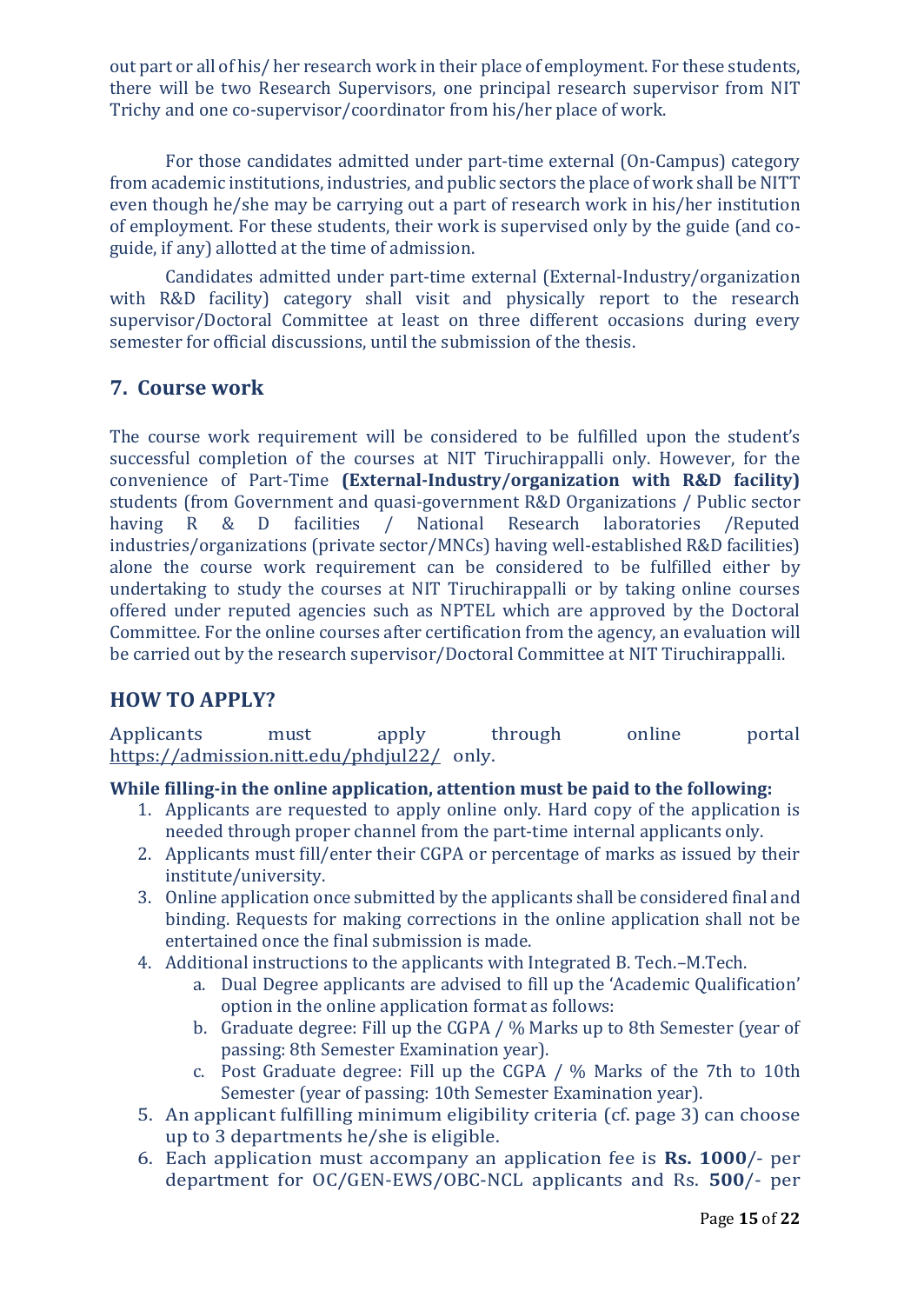department for SC/ST/PwD applicants. Applications to more than one department shall be considered only upon payment of the requisite fees for each department. **Application fee is non-refundable**.

7. The fee payment (one or more departments) should be made through State Bank i-collect mode only, on or before the last date – **27th May, 2022 (5 pm)**.

<https://www.onlinesbi.com/sbicollect/icollecthome.htm>

#### **IMPORTANT DATES**

| <b>Start of Online Application (Website Open)</b>                   | 25th April 2022        |
|---------------------------------------------------------------------|------------------------|
| Last Date for submission<br>of Online application (Website Closure) | $27th$ May 2022 (5 pm) |
| <b>Tentative</b><br><b>Schedule</b><br><b>Test*/Interview</b>       | $6th - 17th$ June 2022 |

**Applicants/Candidates are advised to visit the Institute's website:**

**[https://www.nitt.edu](https://www.nitt.edu/) and** <https://admission.nitt.edu/phdjul22/>

**regularly for all updates about subsequent amendments in the advertisement, shortlisted applicants, important dates for written test, interviews, and results. No correspondence in any form in this regard will be made by the Institute with an individual applicant/candidate.**

#### **For further queries, contact:**

 The Chairman (PhD Admission) Office of the Dean Academic National Institute of Technology Tiruchirappalli – 620015, Tamil Nadu. Phone: +91-431-2503911/2503011 E-mail: phdadmission@nitt.edu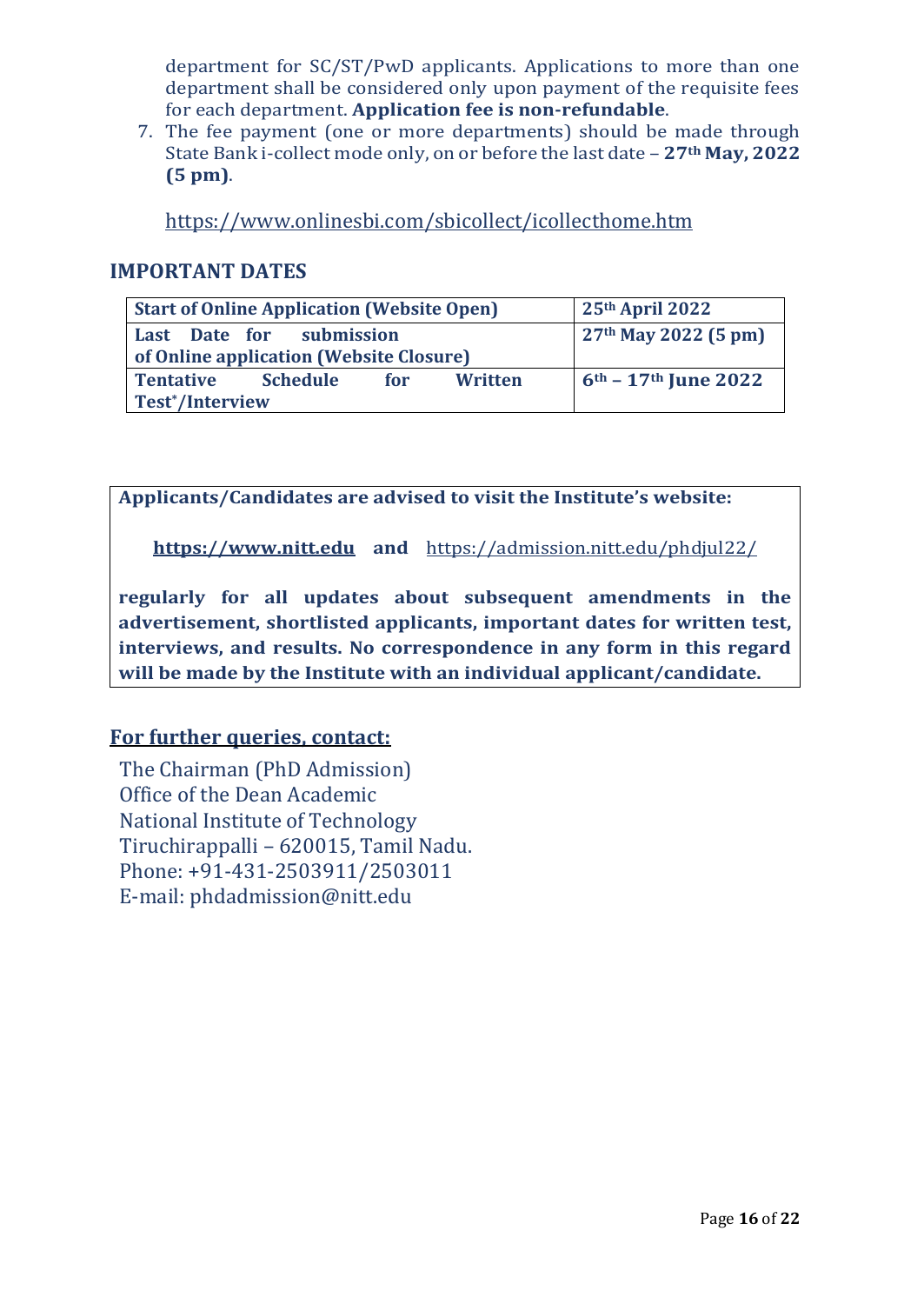## **ANNEXURE – I AREAS OF SPECIALIZATION**

| S.No           | <b>Department</b>                               | <b>Specializations</b>                                                                                                                                                                                                                                                                                                                                                                                                                                                                                                                                                                                                                                                                                                                                                    |
|----------------|-------------------------------------------------|---------------------------------------------------------------------------------------------------------------------------------------------------------------------------------------------------------------------------------------------------------------------------------------------------------------------------------------------------------------------------------------------------------------------------------------------------------------------------------------------------------------------------------------------------------------------------------------------------------------------------------------------------------------------------------------------------------------------------------------------------------------------------|
| 1              | Architecture                                    | Energy Efficient/ Sustainable Architecture, Housing, Urban Heritage and Conservation, Building<br>Conservation and Adaptive Re-use, Urban Design, Cost-effective Construction Techniques,<br>Construction Management, Building structural systems, Landscape Architecture, Landscape<br>Planning/ Design, Urban Landscape, Environment and Behavior Studies, Environmental<br>Psychology, Urban Micro climate, Cultural Landscape, Environmental Planning and Urban<br>Planning.                                                                                                                                                                                                                                                                                          |
| $\overline{2}$ | Chemical<br>Engineering                         | Process Control and Instrumentation, Nanotechnology, Environmental Engineering &<br>Management, Photo catalysis, Polymer, Membrane Technology, Membrane Separation,<br>Computational Fluid Dynamics, Chemical Reaction Engineering, Catalysis, Renewable Energy,<br>Bio-Chemical Engineering, Biotechnology, Process Modeling and Simulation, Electrochemical<br>engineering, Advanced materials, Fuels and energy, Transfer operations, Separation and<br>purification, Chemical Technology, Process Intensification, Process development, , Biochemical<br>processes, Water treatment & reclamation and any emerging area of specialization related to<br>chemical engineering discipline.                                                                              |
| 3              | Chemistry                                       | Organic Chemistry, Inorganic Chemistry, Physical chemistry and Analytical Chemistry                                                                                                                                                                                                                                                                                                                                                                                                                                                                                                                                                                                                                                                                                       |
| 4              | Civil<br>Engineering                            | For applications under full-time (HTRA) category: Transportation Engineering/ Structural<br>Engineering Environmental Engineering/Hydraulics and water resources/GIS and Remote sensing/<br>Geotechnical Engineering.<br>For applications under part time category: Structural Engineering /Transportation Engineering/<br>Environmental Engineering/Hydraulics and water resources/GIS and Remote sensing/<br>Geotechnical Engineering.                                                                                                                                                                                                                                                                                                                                  |
| 5              | Computer<br>Applications                        | Big Data Analytics, Bioinformatics, Cloud Computing, Computational Optimization, Computer<br>Networks, Cryptography, Data Base Management Systems, Data Compression, Data Mining,<br>Distributed Systems, DNA Computing, Graph Theory and Algorithms, Information Extraction,<br>Information Retrieval, Information Security, Membrane Computing, Multimedia Computation,<br>Parallel Computing, Software Engineering, Text Analytics, Theory of Computing, Soft Computing,<br>Wireless Sensor Networks (WSNs), IoT, Web Mining, NLP, Web Technology and any emerging<br>area of specialization related to Computer Science discipline.                                                                                                                                   |
| 6              | <b>Computer Science</b><br>& Engineering        | Algorithms and Graph Theory, Computer Architecture/Computer hardware, Computer Networks<br>and Network Security, Databases and Data mining, Operating Systems, Cloud Computing,<br>Speech and Vision, Theoretical Computer Science, VLSI design, Web Informatics and Web<br>Technology, Wireless Networks, Cryptography, Security, Image Processing & Image Security,<br>Machine Learning, Deep Learning, Natural language processing, Software Engineering, Social<br>Network Analysis and Recommendation Systems, Embedded and Real-time Systems, High<br>Performance Computing, Data Analytics, Data Science, Human Computer Interaction, Cellular<br>Automata, Artificial Life, Mobile Security and any emerging area of specialization related to CSE<br>discipline. |
| 7              | Energy &<br>Environment                         | Algal technology, Wastewater treatment, solar hybrid systems, Carbon capture technologies,<br>Energy system analysis, Coal and Biomass Conversion, value added products from biomass,<br>Thermal storage, Energy storage, Energy conservation, Thermo-chemical conversion of biomass,<br>DC microgrid, Load management, smart energy systems, Materials for energy storage and<br>Renewal energy applications.                                                                                                                                                                                                                                                                                                                                                            |
| 8              | Electronics and<br>Communication<br>Engineering | Signal and image Processing, Wireless communication, Wireless networks, Microwave<br>engineering, Microwave integrated circuits, Antennas, Metamaterials, RFMEMS, Optical<br>communication, Photonics, Pattern recognition and Computational intelligence, VLSI Design /<br>Systems / Technology and any emerging areas of specialization related to ECE.                                                                                                                                                                                                                                                                                                                                                                                                                 |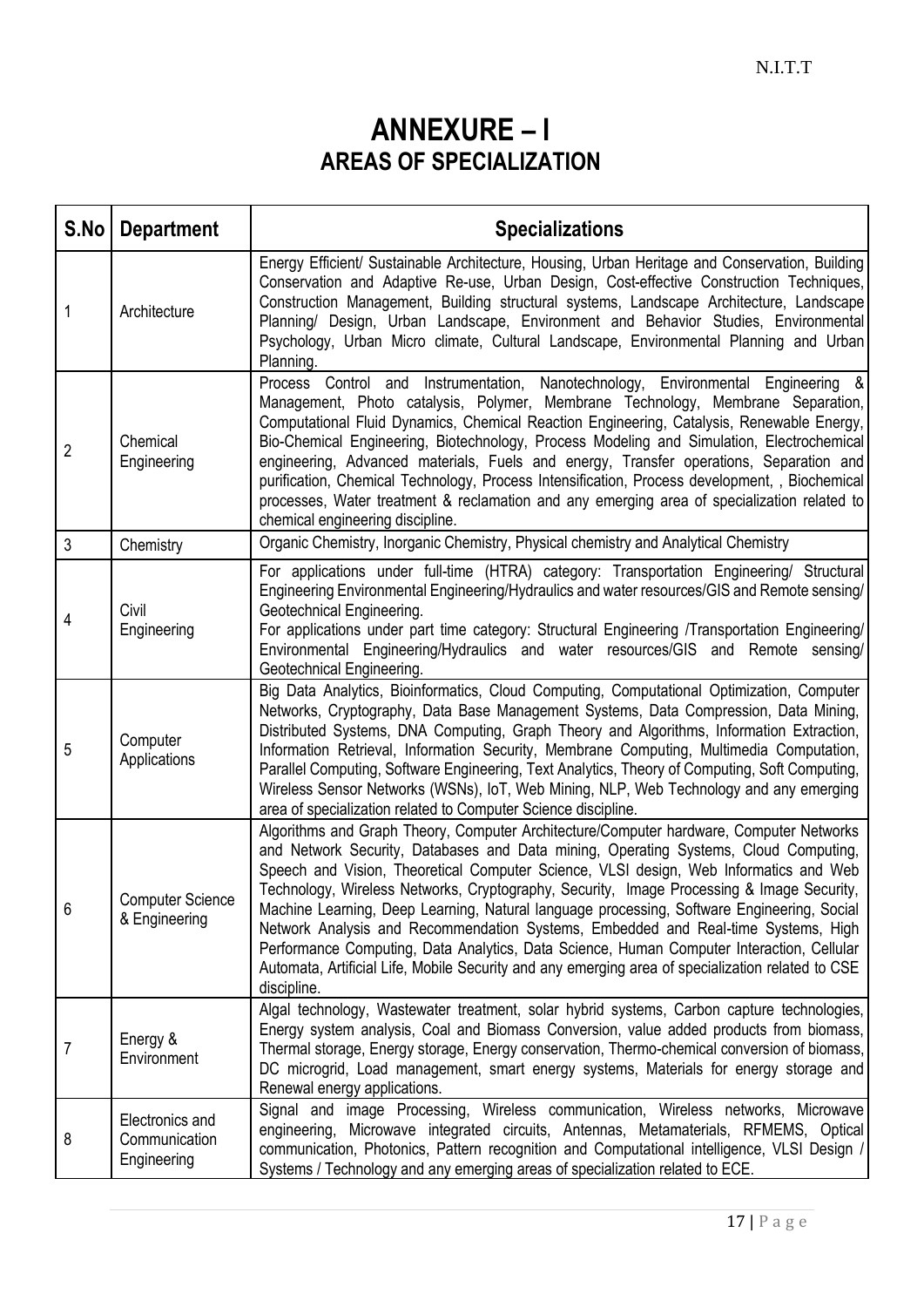| 9  | Electrical and<br>Electronics<br>Engineering            | Applied Electronics, Wireless Sensor networks and Knowledge Management, Control and<br>Instrumentation Energy Engineering, High Voltage Engineering, Power Electronics / Power<br>Electronics & Drives / Electrical Drives & Control / Electrical Machines, Power Systems, VLSI<br>Systems and any emerging area of specialization related to its discipline.                                                                                                                                                                                                                                                                                                                                                                                                                                                                |
|----|---------------------------------------------------------|------------------------------------------------------------------------------------------------------------------------------------------------------------------------------------------------------------------------------------------------------------------------------------------------------------------------------------------------------------------------------------------------------------------------------------------------------------------------------------------------------------------------------------------------------------------------------------------------------------------------------------------------------------------------------------------------------------------------------------------------------------------------------------------------------------------------------|
| 10 | Humanities and<br>Social Sciences                       | English:<br>English Language Teaching, Second Language Acquisition, Biolinguistics, Indian Writing in English,<br>Somaesthetics, Life Writing, Culture Studies, Digital Humanities, American Literature, Health<br>Humanities, Visual Culture, Comic Studies, English Language Education, Anglo-American<br>Modernism, Autobiography Studies, Queer Studies and Modernity in India with a special focus on<br>Odisha, Postcritical Literary Studies, Author Studies, Literary Theory and the Philosophy of<br>Literature<br>Economics:<br>International Economics, Micro & Macro Economics, Environmental Economics & Sustainability<br>Development, Monetary & Finance, Econometrics, Data Science, AI & ML Techniques, Agriculture<br>& Industrial Economics, Growth Model, Economics Policy, Entrepreneurship Development |
| 11 | Instrumentation and<br>Control Engg.                    | Instrumentation, Sensors and Actuators, Flexible devices and sensors, RF and microwave sensors,<br>Signal Processing Applications,<br>Embedded System Design,<br><b>Biomedical Instrumentation</b><br>Engineering.<br>loT / IloT framework, Artificial Intelligence, Machine Learning and Deep Learning for Control and<br>Instrumentation Applications, Industrial Automation<br>Modeling and Control of Dynamical Systems, Process Control, Process Systems Engineering,<br>Design and development of robots and sensor platforms, Modeling Control and implementation of<br>smart structures, Design and development of smart materials-based systems for sensing, actuation<br>and control, Energy harvesting.                                                                                                           |
| 12 | Management<br><b>Studies</b>                            | Organisational<br>Resource<br>Management,<br>Behaviour,<br>Marketing,<br>Human<br>Finance,<br>Production and Operation Management, Data Sciences, Information Systems and Technology,<br>General Management.                                                                                                                                                                                                                                                                                                                                                                                                                                                                                                                                                                                                                 |
| 13 | <b>Mathematics</b>                                      | Computational Fluid Mechanics, Numerical analysis and Differential Equations, Mathematical<br>Modelling.                                                                                                                                                                                                                                                                                                                                                                                                                                                                                                                                                                                                                                                                                                                     |
| 14 | Mechanical<br>Engineering                               | Alternate Fuels, Automobile Engineering, Biomechanics, Combustion, Computational Fluid<br>Dynamics, Cryogenics, Design of Pressure Vessel and Piping, Energy storage systems, FE<br>Simulation, Fluid Mechanics, Fluid Power Systems and Control, Heat Transfer, IC Engines,<br>Refrigeration and Air Conditioning, Renewable Energy, Solar Energy Applications, Thermal<br>management, Industrial Safety Engineering, Machine Design, MEMS, Nanomaterials and<br>Composites, Stress Analysis, Peridynamics, Vibrational Analysis, Welding, Wind turbine, and 3D<br>Printing                                                                                                                                                                                                                                                 |
| 15 | Metallurgical<br>and<br><b>Materials</b><br>Engineering | Bio-materials, Ceramic Materials, Composite Materials, Computational materials science,<br>Corrosion, Electro – chemistry, Failure Analysis, Foundry Technology, Fuel Cells, Iron making and<br>Steel making, Joining of Materials, Material Characterization, Materials Processing, Mechanical<br>Behaviors of Materials, Metal Casting, Metal Forming, Mineral Processing, Nano-materials, Non<br>Destructive testing, Non-ferrous extraction, Non-metallic materials, Physical Metallurgy, Polymers,<br>Powder Metallurgy, Process Metallurgy / Extractive Metallurgy, Process Modeling, Simulation,<br>Structure Property Correlations, Surface Engineering, Welding and any emerging area of<br>specialization.                                                                                                         |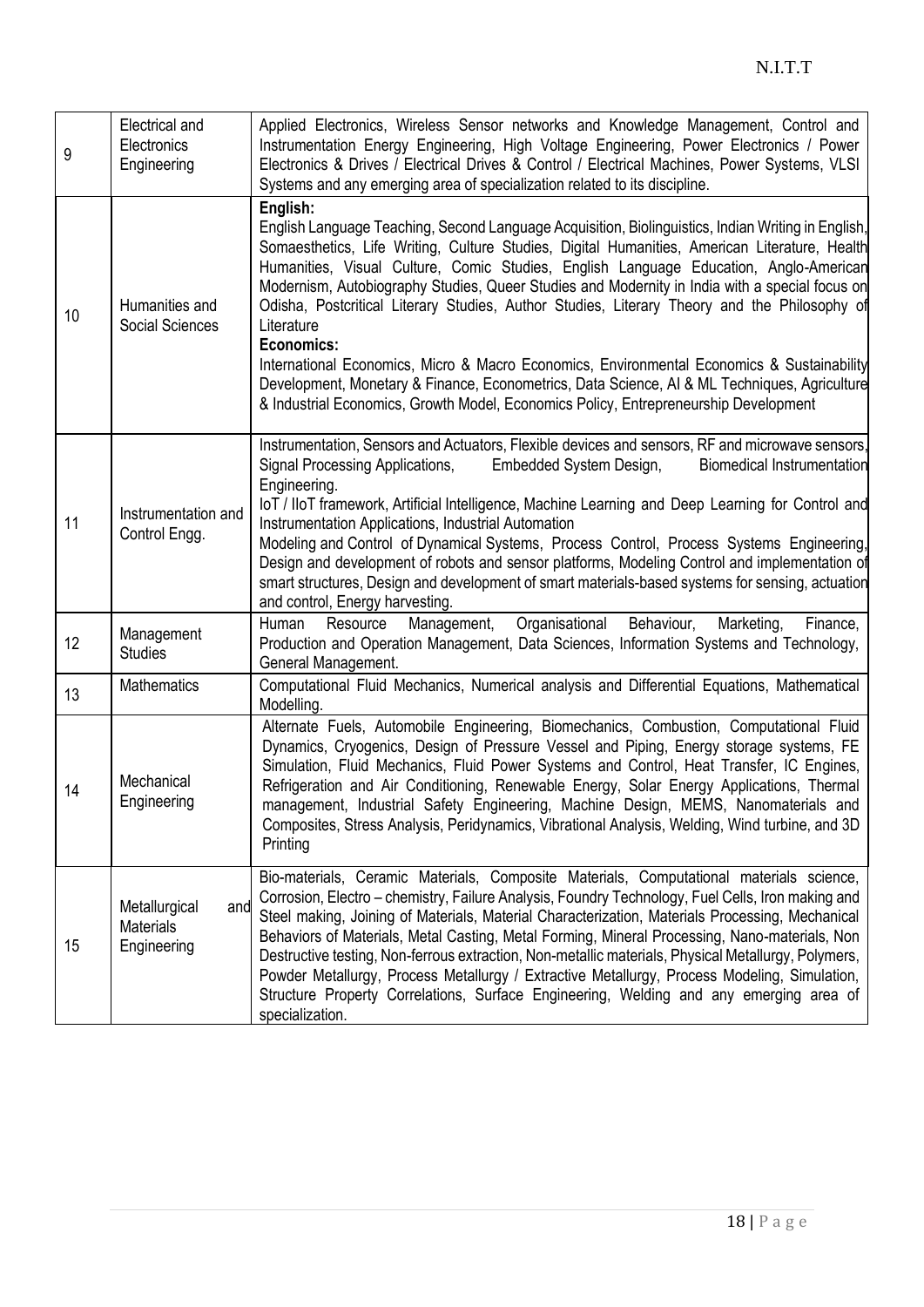| 15a. | <b>CECASE</b>                    | Basic and Applied Aspects of Corrosion Science and Engineering, Basic and Applied Aspects of<br>Surface Science and Engineering, Surface Catalysis, Spectroscopy and Sensors, Engineering and<br>Industrial Tribology, Lubrication, Industrial Coatings, Thermal Spray, Laser Surface Engineering,<br>Weldment Corrosion & its Control, Corrosion Inhibition, Castings, Development of New Materials,<br>Coatings for High Temperature Applications, Nano Materials, Nano Composite Coatings, Solid<br>State Joining, Process Control and Instrumentation, Electro Chemical Engineering - as applicable<br>to Railways, Power Plants, Process Industries, Petro Chemical Plants, Naval / Marine, Mining,<br>Paper and Pulp, Automobile and all their allied industries. |
|------|----------------------------------|-------------------------------------------------------------------------------------------------------------------------------------------------------------------------------------------------------------------------------------------------------------------------------------------------------------------------------------------------------------------------------------------------------------------------------------------------------------------------------------------------------------------------------------------------------------------------------------------------------------------------------------------------------------------------------------------------------------------------------------------------------------------------|
| 16   | Physics                          | Fiber Optic Sensors, Laser Spectroscopy, Materials Science, Nano materials, Thin Films,<br>Photonics, Development and Processing of the Flexible Energy Harvesters, Quantum Computation<br>and Information, Theoretical Condensed Matter Physics, Astronomy and Astrophysics, Theoretical<br>High Energy Physics, Micro-robotics, Electronic-nose and, Artificial Neural Network, Non-<br>Destructive Testing and any emerging area specialization related to its discipline.                                                                                                                                                                                                                                                                                           |
| 17   | <b>Production</b><br>Engineering | Production Engineering / Manufacturing Engineering / Industrial Engineering / Mechanical<br>Engineering and any emerging area of specialization related to Production Engineering.                                                                                                                                                                                                                                                                                                                                                                                                                                                                                                                                                                                      |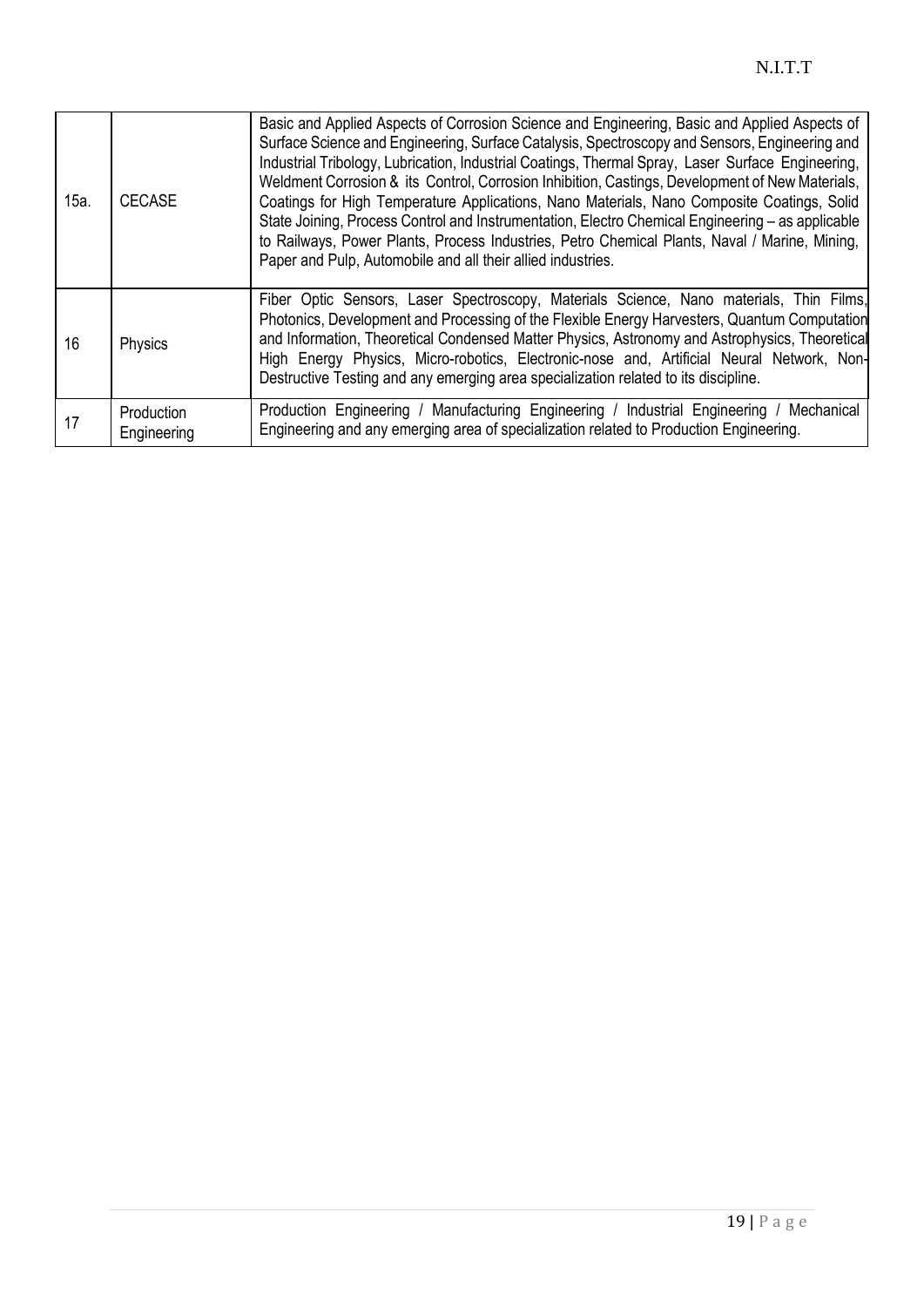## Form - 1

#### **Sponsorship Certificate**

#### **(To be submitted in the Official Letter Head by the Ph.D. External (External-Industry/organization with R&D facility) Registration Candidates)**

 The application from Mr./Ms.………………....…………..…………………………………… working as...……….…….……….…..…………… in ……………..………………since …..……….. is herewith recommended and forwarded for admission under External Registration Scheme for part time Ph.D. Program in the Department of…….……………………………., **National Institute of Technology, Tiruchirappalli.**

Certified that:

- 1. Our organization has adequate facilities for carrying out the research as indicated by the applicant and if he/she is selected, these will be made available to him/her till the completion of the programme.
- 2. The applicant will be deputed/given leave for duration of his/her residence period at NIT, Tiruchirappalli (if required).
- 3. Facilities will be made available to the Supervisor (External Research Co-Supervisor) to supervise the work of the applicant and to attend the DC meetings at NIT, Tiruchirappalli, whenever necessary.
- 4. Till the completion of his/her research programme, the applicant will not ordinarily be transferred to another unit or place which may impede his/her work under this scheme. If such a transfer is necessary, NIT, Tiruchirappalli will be informed atleast before one month of such transfer order.
- 5. No part of the work carried out in fulfillment of the Research programme will be utilized commercially or for applying for a Patent without the approval of **National Institute of Technology, Tiruchirappalli**

#### **Date: Signature of the Sponsoring Authority**

**Name and Designation**

**Seal of the organization/ Institution Postal address of the Organization/ Institution:**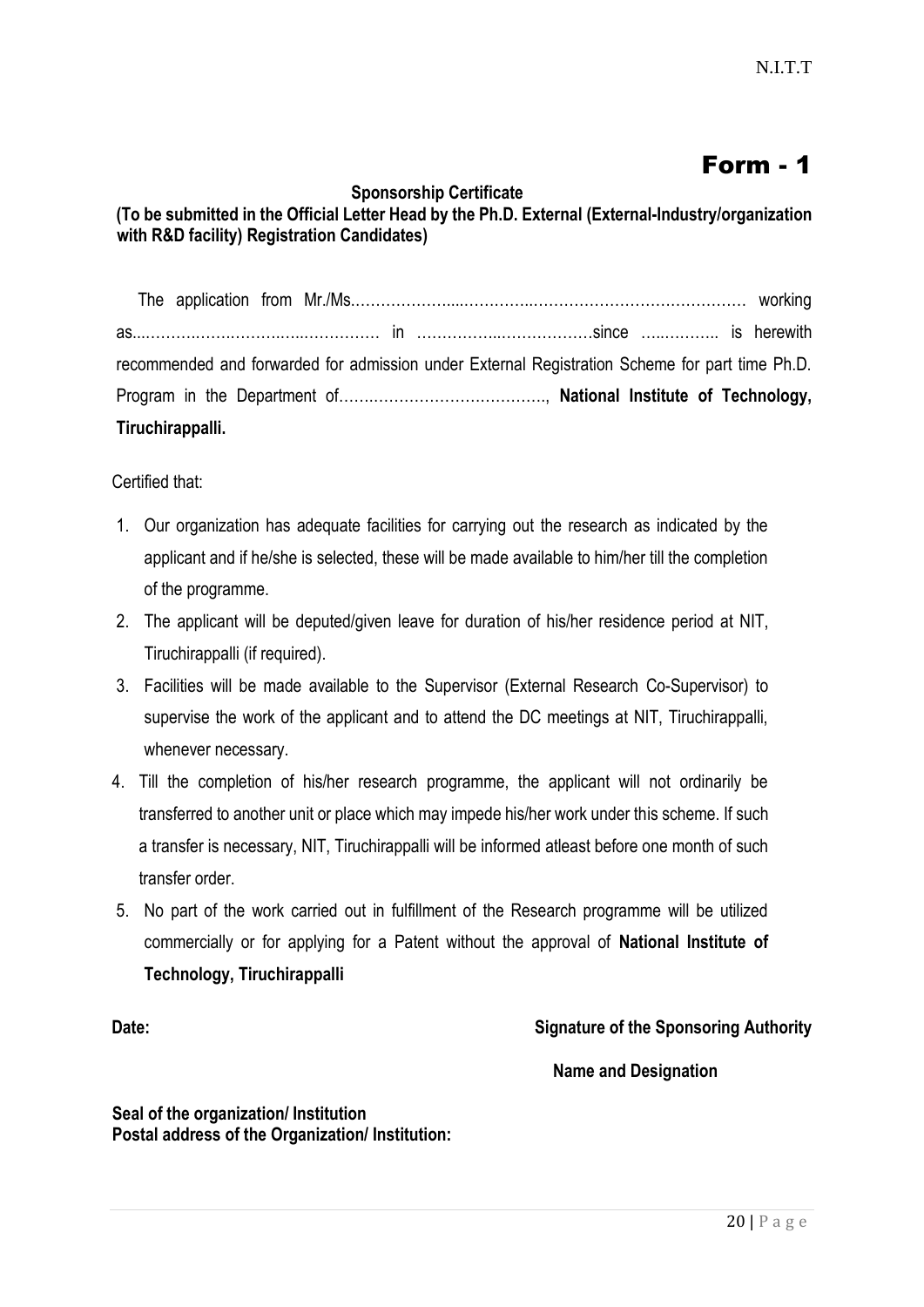### Form - 2

#### **Certificate from the External Research Co-Supervisor/ Research coordinator (To be submitted by the Ph.D. External (External-Industry/organization with R&D facility) Registration Candidates)**

This is to state that in the event of Mr./ Ms. ………………………………. of this organization being selected for part time Ph.D. programme in the Department of …………………………………………. under the External Registration Scheme of NIT, Tiruchirappalli, I agree to be his/her External Co**-**Supervisor / Research coordinator and shall extend all possible guidance and access to the following facilities# to enable him/her to carry out his/her research programme towards the submission of thesis.

#### **\*Particulars of Prospective External Co-Supervisor/Research Coordinator:**

- (1) Name of proposed External Research Supervisor / Research coordinator (In Block letters):
- (2) Designation:
- (3) Academic qualifications of External Research Supervisor /Research coordinator:
- (4) Experience (No. of Years):
- (5) No. of Publications with details:
- (6) Membership in Professional Societies:

#### #**Research Facilities (relevant to area of research only) Available: (To be listed here)**

#### **Date: Signature of the External Co-Supervisor/Research Coordinator Name and Designation**

#### **Seal of the organization**

\*The external Research Co-Supervisor should have a Ph.D. degree and a minimum of 2 papers in refereed journals. The research coordinator should have a PG degree with atleast ten years of experience.